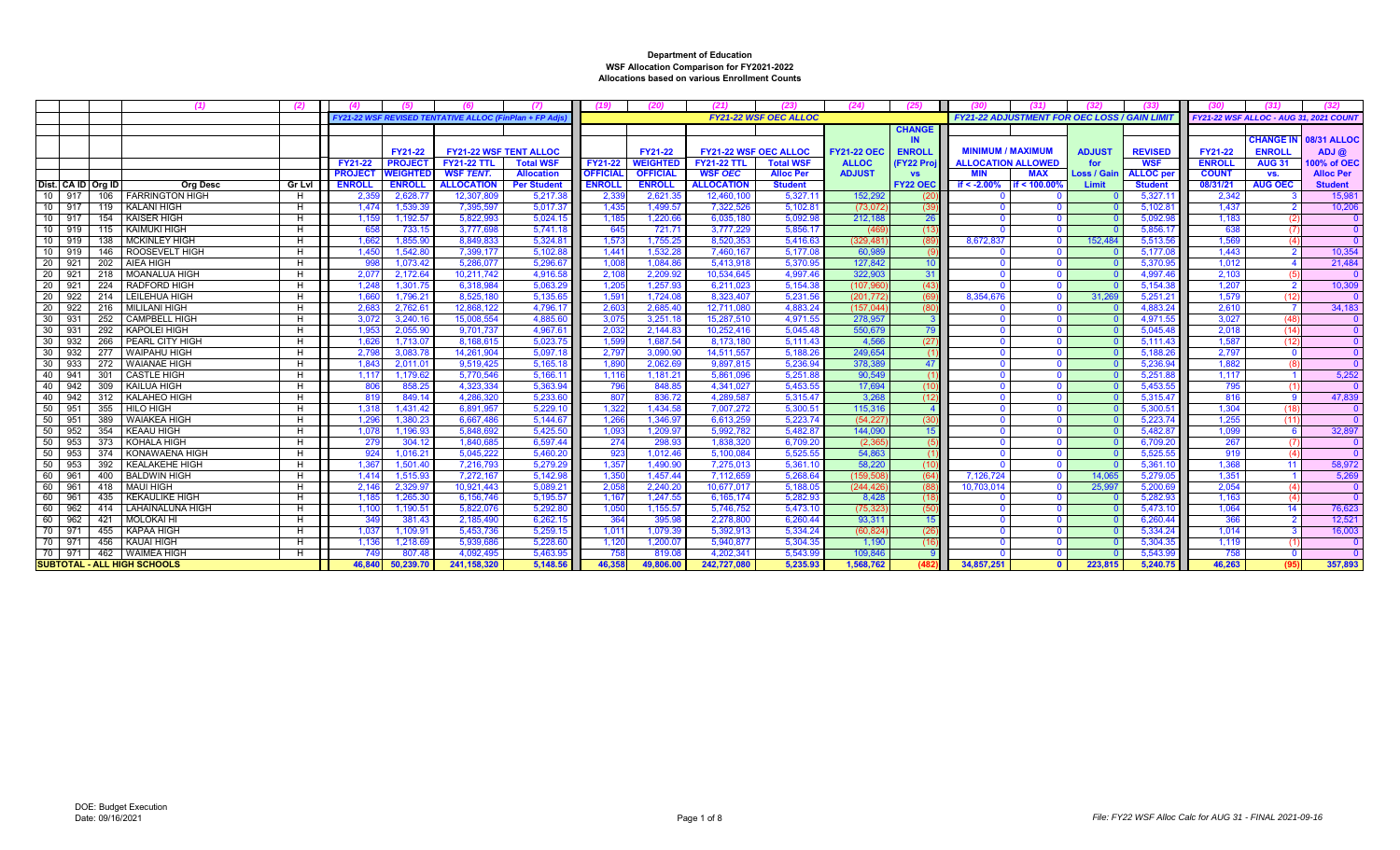|                    |     |     | (1)                                   |        |                |                 |                                                     |                    |                 |                 |                              |                              | (24)               | (25)             |                           |                                                     |               |                 |                                        |                  |                    |
|--------------------|-----|-----|---------------------------------------|--------|----------------|-----------------|-----------------------------------------------------|--------------------|-----------------|-----------------|------------------------------|------------------------------|--------------------|------------------|---------------------------|-----------------------------------------------------|---------------|-----------------|----------------------------------------|------------------|--------------------|
|                    |     |     |                                       |        |                |                 | FY21-22 WSF REVISED TENTATIVE ALLOC (FinPlan + FP A |                    |                 |                 |                              | <b>FY21-22 WSF OEC ALLOC</b> |                    |                  |                           | <b>FY21-22 ADJUSTMENT FOR OEC LOSS / GAIN LIMIT</b> |               |                 | FY21-22 WSF ALLOC - AUG 31, 2021 COUNT |                  |                    |
|                    |     |     |                                       |        |                |                 |                                                     |                    |                 |                 |                              |                              |                    | <b>CHANGE</b>    |                           |                                                     |               |                 |                                        |                  |                    |
|                    |     |     |                                       |        |                |                 |                                                     |                    |                 |                 |                              |                              |                    | <b>IN</b>        |                           |                                                     |               |                 |                                        | <b>CHANGE IN</b> | <b>08/31 ALLOC</b> |
|                    |     |     |                                       |        |                | <b>FY21-22</b>  | <b>FY21-22 WSF TENT ALLOC</b>                       |                    |                 | FY21-22         | <b>FY21-22 WSF OEC ALLOC</b> |                              | <b>FY21-22 OEC</b> | <b>ENROLI</b>    | <b>MINIMUM / MAXIMUM</b>  |                                                     | <b>ADJUST</b> | <b>REVISED</b>  | <b>FY21-22</b>                         | <b>ENROLL</b>    | ADJ@               |
|                    |     |     |                                       |        | FY21-22        | <b>PROJECT</b>  | <b>FY21-22 TTL</b>                                  | <b>Total WSF</b>   | <b>FY21-22</b>  | <b>WEIGHTED</b> | <b>FY21-22 TTL</b>           | <b>Total WSF</b>             | <b>ALLOC</b>       | <b>FY22 Proj</b> | <b>ALLOCATION ALLOWED</b> |                                                     | for           | <b>WSF</b>      | <b>ENROLL</b>                          | <b>AUG 31</b>    | 00% of OEC         |
|                    |     |     |                                       |        | <b>PROJECT</b> | <b>WEIGHTED</b> | <b>WSF TENT.</b>                                    | <b>Allocation</b>  | <b>OFFICIAL</b> | <b>OFFICIAL</b> | <b>WSF OEC</b>               | <b>Alloc Per</b>             | <b>ADJUST</b>      | <b>VS</b>        | <b>MIN</b>                | <b>MAX</b>                                          | Loss / Gair   | <b>ALLOC</b> pe | <b>COUNT</b>                           | VS.              | <b>Alloc Per</b>   |
| Dist. CA ID Org ID |     |     | <b>Org Desc</b>                       | Gr Lvl | <b>ENROLI</b>  | <b>ENROLL</b>   | <b>ALLOCATION</b>                                   | <b>Per Student</b> | <b>ENROLL</b>   | <b>ENROLL</b>   | <b>ALLOCATION</b>            | <b>Student</b>               |                    | <b>FY22 OEC</b>  | if $< -2.00\%$            | if < 100.00%                                        | Limit         | <b>Student</b>  | 08/31/21                               | <b>AUG OEC</b>   | <b>Student</b>     |
| 10                 | 917 |     | 105   DOLE MIDDLE                     | м      | 614            | 750.5           | 3,861,648                                           | 6.289.3            | 547             | 668.0           | 3,535,727                    | 6,463.8                      | (325.92)           | (67              | 3,784,415                 |                                                     | 248.68        | 6,918.49        | 542                                    |                  |                    |
| 10                 | 917 |     | 116   KAIMUKI MIDDLE                  | м      | 976            | 1.065.12        | 5.209.04'                                           | 5,337.13           | 960             | 1,050.90        | 5,219,542                    | 5,437.02                     | 10.502             | (16)             |                           |                                                     |               | 5,437.02        | 961                                    |                  | 5,437              |
| 10                 | 917 | 118 | KALAKAUA MIDDLE                       | м      | 1.032          | 1,230.14        | 5,955,339                                           | 5,770.68           | -978            | 1,173.04        | 5,783,136                    | 5,913.23                     | (172, 20)          | (54)             | 5,836,232                 |                                                     | 53,097        | 5,967.52        | 975                                    |                  | $\overline{0}$     |
| 10 <sup>1</sup>    | 917 | 139 | NIU VALLEY MIDDLE                     | м      | 773            | 828.47          | 4.165.536                                           | 5.388.79           | 742             | 795.62          | 4.074.617                    | 5.491.40                     | (90.91)            | (31)             | 4.082.226                 |                                                     | 7.608         | 5.501.65        | 745                                    |                  | 16.474             |
| 10 <sup>1</sup>    | 919 | 104 | <b>CENTRAL MIDDLE</b>                 | M      | 347            | 425.43          | 2.381.326                                           | 6.862.6'           | 336             | 411.8           | 2,349,137                    | 6.991.48                     | (32.18)            | (11)             |                           |                                                     |               | 6.991.48        | 334                                    |                  | $\overline{0}$     |
| 10                 | 919 | 110 | JARRETT MIDDLE                        | м      | 276            | 324.00          | 1,913,397                                           | 6.932.60           | 266             | 312.41          | 1,883,519                    | 7.080.90                     | (29.87)            | (10)             |                           |                                                     |               | 7.080.9         | 265                                    |                  | $\Omega$           |
| 10                 | 919 | 126 | KAWANANAKOA MIDDLE                    | м      | 687            | 775.36          | 3.941.69                                            | 5.737.55           | 606             | 685.46          | 3.586.599                    | 5.918.48                     | (355.09            | (81)             | 3.862.863                 |                                                     | 276.26        | 6.374.36        | 610                                    |                  | 23.674             |
| 10                 | 919 | 148 | <b>STEVENSON MIDDLE</b>               | м      | 659            | 739.92          | 3,778,829                                           | 5.734.1            | 629             | 708.01          | 3,685,748                    | 5.859.69                     | (93.08)            | (30)             | 3.703.253                 |                                                     | 17.505        | 5,887.52        | 622                                    |                  | $\mathbf{0}$       |
| 10                 | 919 | 152 | <b>WASHINGTON MIDDLE</b>              | м      | 647            | 760.69          | 3.855.46                                            | 5.958.99           | 593             | 699.88          | 3.633.422                    | 6.127.19                     | (222.04)           | (54)             | 3.778.360                 |                                                     | 144.938       | 6.371.60        | 593                                    |                  | $\overline{0}$     |
| 20                 | 921 | 201 | <b>AIEA INTER</b>                     | м      | 499            | 557.71          | 2,955,448                                           | 5.922.74           | 462             | 516.65          | 2,808,222                    | 6,078.40                     | (147, 22)          | (37)             | 2,896,339                 |                                                     | 88,117        | 6,269.1         | 462                                    |                  |                    |
| 20                 | 921 | 204 | ALIAMANU MIDDLE                       | M      | 691            | 752.18          | 3,831,324                                           | 5.544.6'           |                 | 758.10          | 3,911,348                    | 5.635.9                      | 80.024             |                  |                           |                                                     |               | 5.635.9         | 708                                    |                  | 78,903             |
| 20                 | 921 | 219 | MOANALUA MIDDLE                       | м      | 707            | 767.17          | 3,895,31                                            | 5,509.64           | 674             | 731.64          | 3,787,769                    | 5,619.8                      | (107, 54)          | (33)             | 3,817,410                 |                                                     | 29,641        | 5,663.8         | 675                                    |                  | 5,620              |
| -20                | 922 | 230 | <b>WAHIAWA MIDDLE</b>                 | м      | 736            | 836.49          | 4.206.621                                           | 5.715.52           | 717             | 817.61          | 4.179.824                    | 5.829.60                     | (26.79)            | (19)             |                           |                                                     |               | 5.829.6         | 710                                    |                  |                    |
| 20                 | 922 | 237 | <b>WHEELER MIDDLE</b>                 | M      | 710            | 783.67          | 3.970.256                                           | 5.591.9            | 644             | 711.37          | 3.696.501                    | 5.739.9                      | (273.75)           | (66)             | 3.890.851                 |                                                     | 194.35'       | 6.041.69        | 627                                    | (17)             | $\Omega$           |
| 20                 | 922 | 238 | MILILANI MIDDLE                       | M (MT  | 1,679          | 1,797.43        | 8,620,517                                           | 5.134.32           | 1,585           | 1,697.25        | 8,290,851                    | 5.230.82                     | (329.66)           | (94)             | 8.448.107                 |                                                     | 157,256       | 5,330.04        | 1.590                                  |                  | 26,154             |
| 30                 | 931 | 279 | <b>ILIMA INTER</b>                    | м      | 706            | 790.84          | 4,004,80                                            | 5.672.52           | 647             | 728.19          | 3,775,427                    | 5.835.28                     | (229, 37)          | (59              | 3,924,705                 |                                                     | 149.278       | 6,066.0         | 640                                    |                  | - 0                |
| 30                 | 931 | 291 | <b>KAPOLEI MIDDLE</b>                 | M      | 1.173          | 1.295.50        | 6.255.87                                            | 5.333.22           | 943             | 1,040.77        | 5,189,645                    | 5.503.33                     | (1.161.22)         | (230)            | 6,130,754                 |                                                     | 941.109       | 6.501.33        | 945                                    |                  | 11,007             |
| 30                 | 931 | 296 | <b>EWA MAKAI MIDDLE</b>               | м      | 1.341          | 1.466.17        | 7,031,962                                           | 5.243.82           | 1.254           | 1.369.90        | 6.697.188                    | 5.340.66                     | (334.77)           | (87)             | 6,891,323                 |                                                     | 194.135       | 5,495.47        | 1.251                                  |                  | $\overline{0}$     |
| 30                 | 931 | 297 | HONOULIULI MIDDLE                     | м      | 458            | 500.27          | 2,702,099                                           | 5,899.7            | 445             | 491.64          | 2,694,272                    | 6,054.54                     | (7.82)             | (13)             |                           |                                                     |               | 6,054.54        | 439                                    |                  |                    |
| 30                 | 932 | 255 | <b>HIGHLANDS INTER</b>                | M      | 832            | 912.56          | 4.554.424                                           | 5.474.07           | 755             | 826.25          | 4.225.602                    | 5.596.8                      | (328.82)           | (77)             | 4.463.336                 |                                                     | 237.734       | 5.911.70        | 753                                    |                  | $\Omega$           |
| 30                 | 932 | 278 | <b>WAIPAHU INTER</b>                  | M      | 1,141          | 1,317.08        | 6,375,98                                            | 5,588.07           | 1,075           | 1,241.87        | 6,126,107                    | 5,698.70                     | (249, 88)          | (66)             | 6,248,467                 |                                                     | 122,360       | 5,812.53        | 1,077                                  |                  | 11,397             |
| 30                 | 933 | 273 | WAIANAE INTER                         | м      | 702            | 798.98          | 4,053,342                                           | 5,773.99           | 716             | 814.57          | 4,181,065                    | 5,839.48                     | 127,724            | 14               |                           |                                                     |               | 5,839.48        | 727                                    |                  | 64,234             |
| 40                 | 941 | 318 | <b>KING INTER</b>                     | м      | 548            | 602.25          | 3,163,08                                            | 5.772.06           | 525             | 577.84          | 3,094,261                    | 5.893.83                     | (68.82)            | (23)             | 3.099.827                 |                                                     | 5.566         | 5.904.43        | 531                                    |                  | 35,363             |
| 40                 | 942 | 310 | <b>KAILUA INTER</b>                   | м      | 787            | 847.10          | 4,263,021                                           | 5,416.80           | 739             | 796.68          | 4,092,932                    | 5,538.47                     | (170,09)           | (48)             | 4,177,761                 |                                                     | 84,829        | 5,653.26        | 744                                    |                  | 27,692             |
| 50                 | 951 | 356 | <b>HILO INTER</b>                     | м      | 512            | 580.15          | 3.065.767                                           | 5.987.83           | 523             | 590.21          | 3.152.642                    | 6.028.00                     | 86,874             | $-11$            |                           |                                                     |               | 6.028.0         | 520                                    |                  | $\overline{0}$     |
| 50                 | 951 | 385 | <b>WAIAKEA INTER</b>                  | м      | 816            | 914.65          | 4.560.675                                           | 5.589.06           | 799             | 891.47          | 4.519.611                    | 5.656.58                     | (41.06)            | (17)             |                           | - 0                                                 |               | 5.656.58        | 803                                    |                  | 22.626             |
| 50                 | 952 | 370 | <b>KEAAU MIDDLE</b>                   | м      | 693            | 805.26          | 4.064.59                                            | 5.865.22           | 701             | 810.77          | 4.146.465                    | 5.915.07                     | 81.870             | -8               |                           |                                                     |               | 5.915.0         | 702                                    |                  | 5,915              |
| 50                 | 953 | 366 | KOHALA MIDDLE                         | м      | 170            | 194.61          | 1,332,668                                           | 7,839.22           | 157             | 178.77          | 1,274,396                    | 8,117.17                     | (58, 27)           | (13)             | 1,306,014                 |                                                     | 31,618        | 8,318.56        | 156                                    |                  | $\Omega$           |
| 50                 | 953 | 376 | KONAWAENA MIDDLE                      | M      | 659            | 758.93          | 3.852.68                                            | 5.846.2            | 610             | 701.86          | 3.647.027                    | 5.978.7                      | (205.65)           | (49)             | 3.775.630                 |                                                     | 128,602       | 6.189.5         | 605                                    |                  | $\Omega$           |
| 50                 | 953 | 390 | <b>KEALAKEHE INTER</b>                | м      | 692            | 815.7           | 4.122.57                                            | 5.957.48           | 694             | 818.95          | 4.194.747                    | 6.044.30                     | 72.16              | $\overline{2}$   |                           |                                                     |               | 6.044.3         | 688                                    |                  |                    |
| 60                 | 961 | 404 | <b>IAO INTER</b>                      | M      |                | 995.9           | 4,918,432                                           | 5,551.28           | 818             | 919.0           | 4,638,993                    | 5,671.1                      | (279, 43)          |                  | 4,820,063                 |                                                     | 181,07'       | 5,892.5         | 809                                    |                  |                    |
| 60                 | 961 | 420 | KALAMA INTER                          | M      | 91             | 1.022.5         | 5.043.98                                            | 5.500.5            | 831             | 925.6           | 4.675.239                    | 5.626.0                      | (368.74)           | (86)             | 4.943.102                 |                                                     | 267.863       | 5.948.3         | 831                                    |                  |                    |
| 60                 | 961 | 428 | MAUI WAENA INTER                      | M      | 1.146          | 1,310.25        | 6,308,59                                            | 5,504.88           | 1,140           | 1,310.0         | 6,399,875                    | 5,613.93                     | 91,284             |                  |                           |                                                     |               | 5,613.9         | 1,123                                  |                  |                    |
| 60                 | 96' | 430 | <b>LOKELANI INTER</b>                 | м      | 442            | 503.67          | 2,707,935                                           | 6,126.5            | 454             | 517.29          | 2,804,991                    | 6,178.3                      | 97,056             | 12               |                           |                                                     |               | 6.178.3         | 450                                    |                  |                    |
| 60                 | 962 | 413 | LAHAINA INTER                         | м      | 702            | 807.59          | 4.060.536                                           | 5.784.24           | 658             | 762.64          | 3.913.954                    | 5.948.26                     | (146.58)           | (44)             | 3.979.325                 |                                                     | 65.371        | 6.047.6'        | 658                                    |                  |                    |
| 60                 | 962 | 434 | MOLOKAI MIDDLE                        | M      | 184            | 208.92          | 1.397.942                                           | 7.597.51           | 174             | 196.7           | 1.357.109                    | 7.799.48                     | (40.834)           | (10)             | 1.369.983                 |                                                     | 12.874        | 7.873.47        | 174                                    |                  |                    |
| 70                 | 971 | 447 | KAPAA MIDDLE                          | м      | 605            | 676.7           | 3,496,459                                           | 5,779.27           | 597             | 669.61          | 3,511,548                    | 5,881.99                     | 15,090             |                  |                           |                                                     |               | 5,881.99        | 601                                    |                  | 23,528             |
| 70                 | 971 | 448 | KAMAKAHELEI MIDDLE                    | м      | 863            | 968.90          | 4.802.20                                            | 5.564.54           | 829             | 931.78          | 4.701.563                    | 5.671.37                     | (100.63)           | (34)             | 4.706.157                 |                                                     | 4.594         | 5.676.91        | 825                                    |                  | $\Omega$           |
| 70                 | 971 |     | 464 WAIMEA CANYON MIDDLE              | м      | 488            | 554.34          | 2.946.83'                                           | 6.038.59           |                 | 551.74          | 2.974.120                    | 6.132.21                     | 27,290             |                  |                           |                                                     |               | 6.132.2         | 488                                    |                  | 18.397             |
|                    |     |     | <b>ISUBTOTAL - ALL MIDDLE SCHOOLS</b> |        | 28.496         | 32,043.43       | 161.628.237                                         | 5.671.96           | 27.002          | 30,402.13       | 156.414.741                  | 5,792.71                     | 5.308.49           | (1.49)           | 103.936.503               | $\mathbf{0}$                                        | 3.644.468     | 5,927.68        | 26.959                                 | (43)             | 376,421            |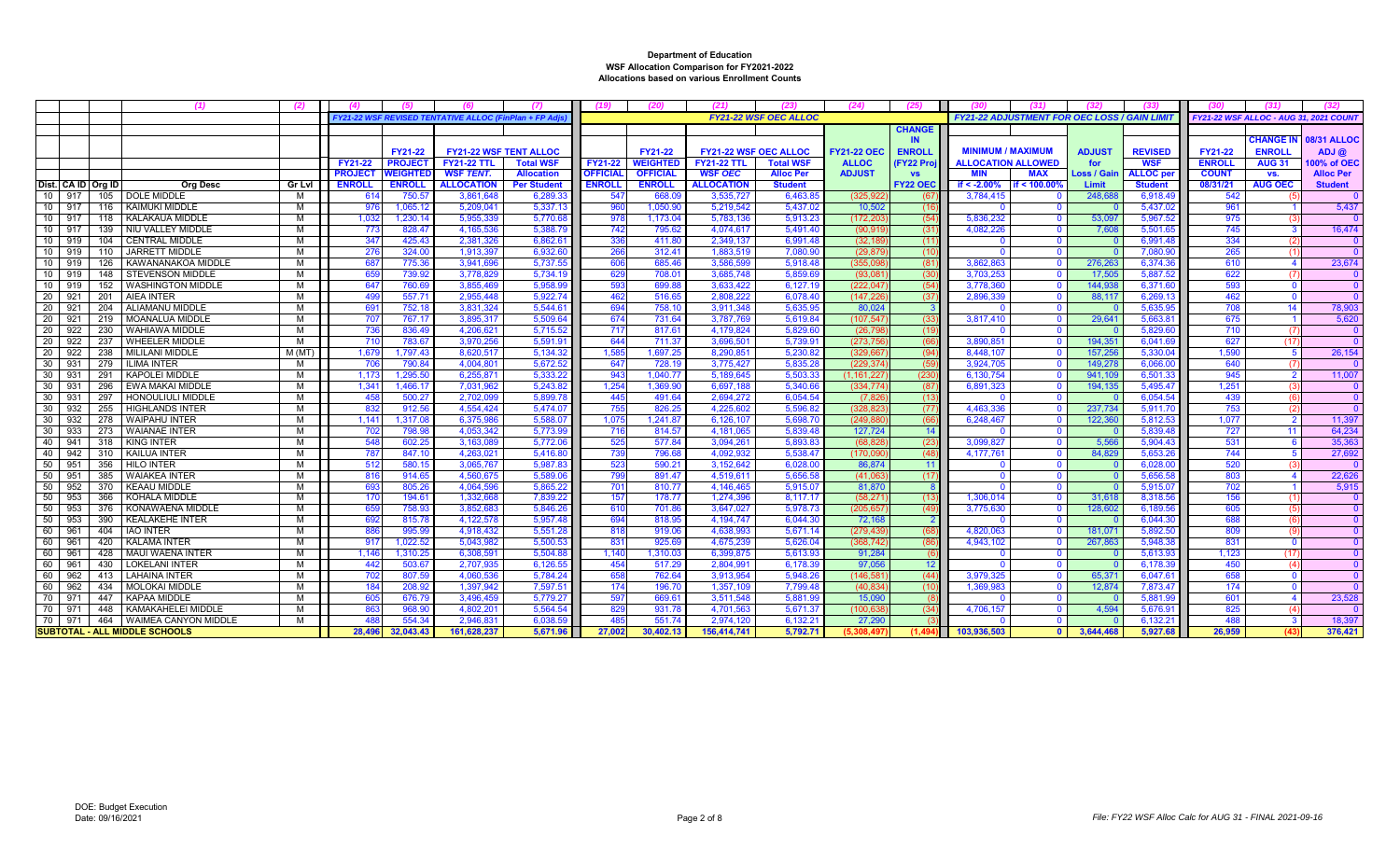|                    |     |                                          | (2)           |                |                 |                                                             |                      |                 |                 |                              |                              |                    |                 |                                                     |                |               |                     |                |                        |                                               |
|--------------------|-----|------------------------------------------|---------------|----------------|-----------------|-------------------------------------------------------------|----------------------|-----------------|-----------------|------------------------------|------------------------------|--------------------|-----------------|-----------------------------------------------------|----------------|---------------|---------------------|----------------|------------------------|-----------------------------------------------|
|                    |     |                                          |               |                |                 | <b>FY21-22 WSF REVISED TENTATIVE ALLOC (FinPlan + FP Ad</b> |                      |                 |                 |                              | <b>FY21-22 WSF OEC ALLOC</b> |                    |                 | <b>FY21-22 ADJUSTMENT FOR OEC LOSS / GAIN LIMIT</b> |                |               |                     |                |                        | <b>FY21-22 WSF ALLOC - AUG 31, 2021 COUNT</b> |
|                    |     |                                          |               |                |                 |                                                             |                      |                 |                 |                              |                              |                    | <b>CHANGE</b>   |                                                     |                |               |                     |                |                        |                                               |
|                    |     |                                          |               |                |                 |                                                             |                      |                 |                 |                              |                              |                    | IN.             |                                                     |                |               |                     |                | <b>CHANGE IN</b>       | <b>08/31 ALLOC</b>                            |
|                    |     |                                          |               |                | <b>FY21-22</b>  | <b>FY21-22 WSF TENT ALLOC</b>                               |                      |                 | <b>FY21-22</b>  | <b>FY21-22 WSF OEC ALLOC</b> |                              | <b>FY21-22 OEC</b> | <b>ENROLL</b>   | <b>MINIMUM / MAXIMUM</b>                            |                | <b>ADJUST</b> | <b>REVISED</b>      | <b>FY21-22</b> | <b>ENROLL</b>          | $ADJ$ $@$                                     |
|                    |     |                                          |               | FY21-22        | <b>PROJECT</b>  | <b>FY21-22 TTL</b>                                          | <b>Total WSF</b>     | FY21-22         | <b>WEIGHTED</b> | <b>FY21-22 TTL</b>           | <b>Total WSF</b>             | <b>ALLOC</b>       | <b>FY22 Pro</b> | <b>ALLOCATION ALLOWED</b>                           |                | for           | <b>WSF</b>          | <b>ENROLL</b>  | <b>AUG 31</b>          | 100% of OEC                                   |
|                    |     |                                          |               | <b>PROJECT</b> | <b>NEIGHTEI</b> | <b>WSF TENT.</b>                                            | <b>Allocation</b>    | <b>OFFICIAL</b> | <b>OFFICIAL</b> | <b>WSF OEC</b>               | <b>Alloc Per</b>             | <b>ADJUST</b>      | <b>VS</b>       |                                                     | <b>MAX</b>     | Loss / Gain   | <b>ALLOC</b> per    | <b>COUNT</b>   | VS.                    | <b>Alloc Per</b>                              |
| Dist. CA ID Org ID |     | <b>Org Desc</b>                          | <b>Gr Lvl</b> | <b>ENROLL</b>  | <b>ENROLL</b>   | <b>ALLOCATION</b>                                           | <b>Per Student</b>   | <b>ENROLL</b>   | <b>ENROLL</b>   | <b>ALLOCATION</b>            | <b>Student</b>               |                    | <b>FY22 OEC</b> | if $< -2.00\%$                                      | if < 100.00    | Limit         | <b>Student</b>      | 08/31/21       | <b>AUG OEC</b>         | <b>Student</b>                                |
| $10-1$<br>917      |     | 100   AINA HAINA                         |               | -47            | 537.9           | 2.719.009                                                   | 5,688.               | -41             | 462.0           | 2.411.241                    | 5.838.3                      | (307, 76)          |                 | 2.664.629                                           |                | 253,38        | 6,451.8             | 405            |                        |                                               |
| 10 917             |     | 107 FERN                                 |               | 403            | 513.3           | 2.626.274                                                   | 6,516.8              | 390             | 496.5           | 2.585.922                    | 6.630.5                      | (40.35)            | (13)            |                                                     |                |               | 6.630.5             | 388            |                        |                                               |
| 10 917             |     | 108   HAHAIONE                           | E             | 568            | 642.06          | 3.174.546                                                   | 5.588.99             | 549             | 618.6           | 3.113.225                    | 5.670.72                     | (61.32)            | (19)            |                                                     |                |               | 5.670.72            | 552            |                        | 17.012                                        |
| 10 917             |     | 113   KAEWAI                             | E             | 317            | 398.8           | 2.106.887                                                   | 6,646.3              | 278             | 349.43          | 1.908.87                     | 6.866.46                     | (198,012           | (39)            | 2.064.749                                           |                | 155,874       | 7,427.1             | 278            | $\Omega$               |                                               |
| 10 917             |     | 114 KAHALA                               |               | 400            | 464.6           | 2,375,469                                                   | 5.938.6              | 342             | 398.6           | 2,109,409                    | 6.167.8                      | (266.06)           | (58)            | 2.327.960                                           |                | 218,551       | 6.806.9             | 342            |                        |                                               |
| 10 917             |     | 120   KALIHI                             |               | 184            | 234.94          | 1.369.575                                                   | 7,443.34             | 183             | 237.87          | 1.399.893                    | 7.649.69                     | 30.319             |                 |                                                     |                |               | 7,649.6             | 184            |                        | 7,650                                         |
| 10 917             |     | 121 KALIHI KAI                           | E             | 566            | 716.50          | 3.550.812                                                   | 6.273.52             | 538             | 685.0           | 3.457.072                    | 6.425.7                      | (93.74)            | (28)            | 3.479.796                                           | $\Omega$       | 22,724        | 6.468.02            | 543            |                        | 32.129                                        |
| 10 917             |     | 122 KALIHI UKA                           | E             | 264            | 315.1           | 1,718,873                                                   | 6,510.88             | 249             | 299.2           | 1,669,054                    | 6.703.03                     | (49, 818)          | (15)            | 1.684.496                                           | $\Omega$       | 15,441        | 6,765.04            | 247            | (2)                    |                                               |
| 10 917             |     | 123   KALIHI WAENA                       |               | 480            | 589.3           | 2,952,315                                                   | 6,150.66             | 487             | 598.8           | 3.037.629                    | 6.237.43                     | 85.314             |                 |                                                     |                |               | 6.237.43            | 484            |                        |                                               |
| 10 917             |     | 124   KAPALAMA                           |               | 602            | 706.9           | 3.485.437                                                   | 5.789.7              | 529             | 623.9           | 3.156.394                    | 5.966.72                     | (329.043           | (73)            | 3.415.728                                           |                | 259.334       | 6.456.95            | 533            |                        | 23.867                                        |
| 10 917             |     | 127 KOKO HEAD                            | E             | 305            | 345.9           | 1.863.812                                                   | 6.110.86             | 347             | 395.19          | 2.113.362                    | 6.090.38                     | 249.549            | 42              |                                                     |                |               | 6.090.3             | 328            | (19)                   |                                               |
| 10 917             |     | 130   LIHOLIHO                           | E             | 456            | 532.22          | 2.678.691                                                   | 5.874.32             | 433             | 507.52          | 2.604.09                     | 6.014.0                      | (74.59)            | (23)            | 2.625.117                                           | $\Omega$       | 21,023        | 6.062.6             | 425            |                        |                                               |
| 10   917           |     | 133   LINAPUNI                           |               | 110            | 154.2           | 1,037,722                                                   | 9,433.84             | - 99            | 139.34          | 977.109                      | 9.869.7                      | (60, 61)           | (11)            | 1.016.968                                           |                | 39,858        | 10,272.40           | 98             |                        |                                               |
| 10 917             |     | 145 PUUHALE                              |               | 276            | 349.0           | 1.886.650                                                   | 6.835.69             | 260             | 331.1'          | 1.829.035                    | 7.034.7                      | (57.61)            | (16)            | 1.848.917                                           | $\Omega$       | 19.882        | 7,111.22            | 262            |                        | 14,070                                        |
| 10 917             |     | 150 WAIKIKI                              | E             | 583            | 686.4           | 3.365.063                                                   | 5.771.98             | 544             | 642.41          | 3.213.88                     | 5.907.88                     | (151.17            | (39)            | 3.297.762                                           | $\Omega$       | 83,877        | 6.062.06            | 545            |                        | 5.908                                         |
| $10 \mid 917$      |     | 153 WILSON                               |               | 575            | 649.5           | 3,202,691                                                   | 5.569.90             | 540             | 612.53          | 3,080,427                    | 5.704.4                      | (122, 26)          | (35)            | 3.138.637                                           | $\Omega$       | 58,210        | 5,812.29            | 539            |                        |                                               |
| 10 917             |     | 155 KAMILOIKI                            |               | 398            | 439.7           | 2,281,051                                                   | 5,731.28             | 382             | 422.84          | 2.234.814                    | 5.850.30                     | (46.23)            | (16)            | 2.235.430                                           |                | 616           | 5,851.9             | 382            |                        |                                               |
| 10 919             | 101 | ALA WAI                                  | E             | 364            | 450.1           | 2.337.349                                                   | 6.421.29             | 374             | 464.9           | 2.436.954                    | 6.515.92                     | 99,606             | 10 <sup>°</sup> |                                                     |                |               | 6.515.92            | 369            |                        |                                               |
| 10 919             |     | 102   ALIIOLANI                          | E             | 253            | 297.1           | 1,638,330                                                   | 6,475.6'             | 246             | 288.36          | 1,619,249                    | 6.582.3'                     | (19,08)            |                 |                                                     |                |               | 6.582.3             | 247            |                        | 6.582                                         |
| $10-1$<br>919      |     | 109 HOKULANI                             |               | 321            | 360.4           | 1,917,607                                                   | 5,973.8              | 27'             | 302.9           | 1,681,89                     | 6,206.2                      | (235, 71)          | (50)            | 1,879,254                                           |                | 197,363       | 6,934.52            | 271            |                        |                                               |
| 10   919           |     | 111 JEFFERSON                            |               | 319            | 389.29          | 2.052.458                                                   | 6.434.04             | 36'             | 445.0           | 2.334.099                    | 6.465.6                      | 281.643            | 42              |                                                     |                |               | 6.465.6             | 357            | (4)                    |                                               |
| 10 919             |     | 112 KAAHUMANU                            |               | 494            | 617.96          | 3.080.367                                                   | 6.235.56             | 433             | 545.22          | 2.792.555                    | 6.449.32                     | (287.81)           | (61)            | 3.018.760                                           |                | 226,205       | 6.971.73            | 432            |                        |                                               |
| 10 919             |     | 117   KAIULANI                           | E             | 341            | 442.8           | 2.329.895                                                   | 6.832.54             | 288             | 371.73          | 2.032.082                    | 7.055.84                     | (297.814)          | (53)            | 2.283.297                                           | $\Omega$       | 251,215       | 7,928.1             | 292            | $\boldsymbol{\Lambda}$ | 28,223                                        |
| 10 919             |     | 125 KAULUWELA                            |               |                | 617.7           | 3,107,571                                                   | 6,394.1              | 466             | 592.8           | 3.036.91                     | 6.516.9                      | (70, 65)           | (20)            | 3,045,420                                           |                | 8,504         | 6.535.24            | 453            |                        |                                               |
| 10   919           |     | 128 KUHIO                                |               | 187            | 233.55          | 1.358.466                                                   | 7.264.52             | 188             | 236.51          | 1.388.633                    | 7.386.34                     | 30.167             |                 |                                                     | $\Omega$       |               | 7.386.34            | 188            |                        |                                               |
| 10   919           | 129 | LANAKILA                                 | E             | 375            | 463.84          | 2.393.691                                                   | 6,383.18             | 353             | 434.94          | 2.294.55                     | 6,500.1                      | (99, 13)           | (22)            | 2.345.818                                           |                | 51,261        | 6,645.3             | 352            | (1)                    |                                               |
| 10   919           |     | 131 LIKELIKE<br><b>LINCOLN</b>           |               | 331<br>355     | 424.3<br>420.7  | 2,248,363<br>2,194,754                                      | 6,792.64<br>6,182.4' | 280<br>350      | 357.1<br>415.53 | 1,966,330<br>2.200.847       | 7.022.6<br>6.288.1           | (282.03<br>6,093   | (51)            | 2.203.39                                            |                | 237,065       | 7,869.27<br>6,288.1 | 278<br>358     |                        | 50.30                                         |
| $10-1$<br>919      | 134 |                                          |               |                |                 |                                                             |                      |                 |                 |                              |                              |                    |                 |                                                     |                |               |                     |                |                        |                                               |
| 10   919           |     | 135   LUNALILO                           | E             | 249            | 312.8           | 1.707.011                                                   | 6.855.47             | 244             | 306.53          | 1.700.302                    | 6.968.45                     | (6, 70)            |                 |                                                     |                |               | 6.968.45            | 251            |                        | 48.779                                        |
| 10 919             |     | 136   MAEMAE                             | E             | 686            | 776.3           | 3,791,594                                                   | 5,527.10             | 659             | 750.25          | 3,727,26'                    | 5.655.93                     | (64, 33)           | (27)            |                                                     |                |               | 5.655.93            | 653            | (6)                    |                                               |
| 10 919             |     | 137   MANOA                              |               | 531            | 600.8           | 2,998,669                                                   | 5,647.21             | 502             | 569.1           | 2,897,19                     | 5,771.30                     | (101, 476)         | (29)            | 2,938,695                                           |                | 41,504        | 5,853.9             | 496            |                        |                                               |
| 10   919           |     | 140   NOELANI                            | E<br>E        | 424            | 476.3           | 2.447.155                                                   | 5.771.59             | 418             | 469.3<br>379.24 | 2.448.88                     | 5.858.56                     | 1.723              |                 |                                                     | $\Omega$       |               | 5.858.56            | 418            |                        |                                               |
| 10   919           | 141 | <b>NUUANU</b>                            |               | -370           | 414.60          | 2.161.689                                                   | 5.842.40             | 338             |                 | 2.030.216                    | 6.006.56                     | (131.473)          | (32)            | 2.118.455                                           |                | 88.239        | 6.267.62            | 334            |                        |                                               |
| 10   919           |     | 142 PALOLO                               | E             | 283            | 372.02          | 1.982.700                                                   | 7,006.0              | 270             | 352.46          | 1,919,719                    | 7.110.0                      | (62, 98)           | (13)            | 1.943.046                                           | $\Omega$       | 23,327        | 7,196.47            | 265            |                        |                                               |
| 10   919           |     | 143 PAUOA                                |               | 380            | 447.7           | 2,313,218                                                   | 6,087.42             | 356             | 415.7           | 2,199,57                     | 6,178.5                      | (113, 64)          | (24)            | 2,266,954                                           |                | 67.37         | 6,367.85            | 355            |                        |                                               |
| 10 919             |     | 147 ROYAL                                |               | $35^{\circ}$   | 418.4           | 2.193.768                                                   | 6.250.05             | 323             | 387.82          | 2.083.364                    | 6.450.0                      | (110.40)           | (28)            | 2.149.893                                           | $\Omega$       | 66.529        | 6,656,0             | 313            | (10)                   |                                               |
|                    |     | <b>SUBTOTAL - HONOLULU DISTRICT ELEM</b> |               | 14.065         | 16.814.21       | 86.649.531                                                  | 6.160.65             | 13.283          | 15,907.00       | 83.692.062                   | 6.300.69                     | (2.957.4)          | (78)            | 55.993.175                                          | $\overline{0}$ | 2.407.369     | 6.481.93            | 13.217         | (66)                   | 234.525                                       |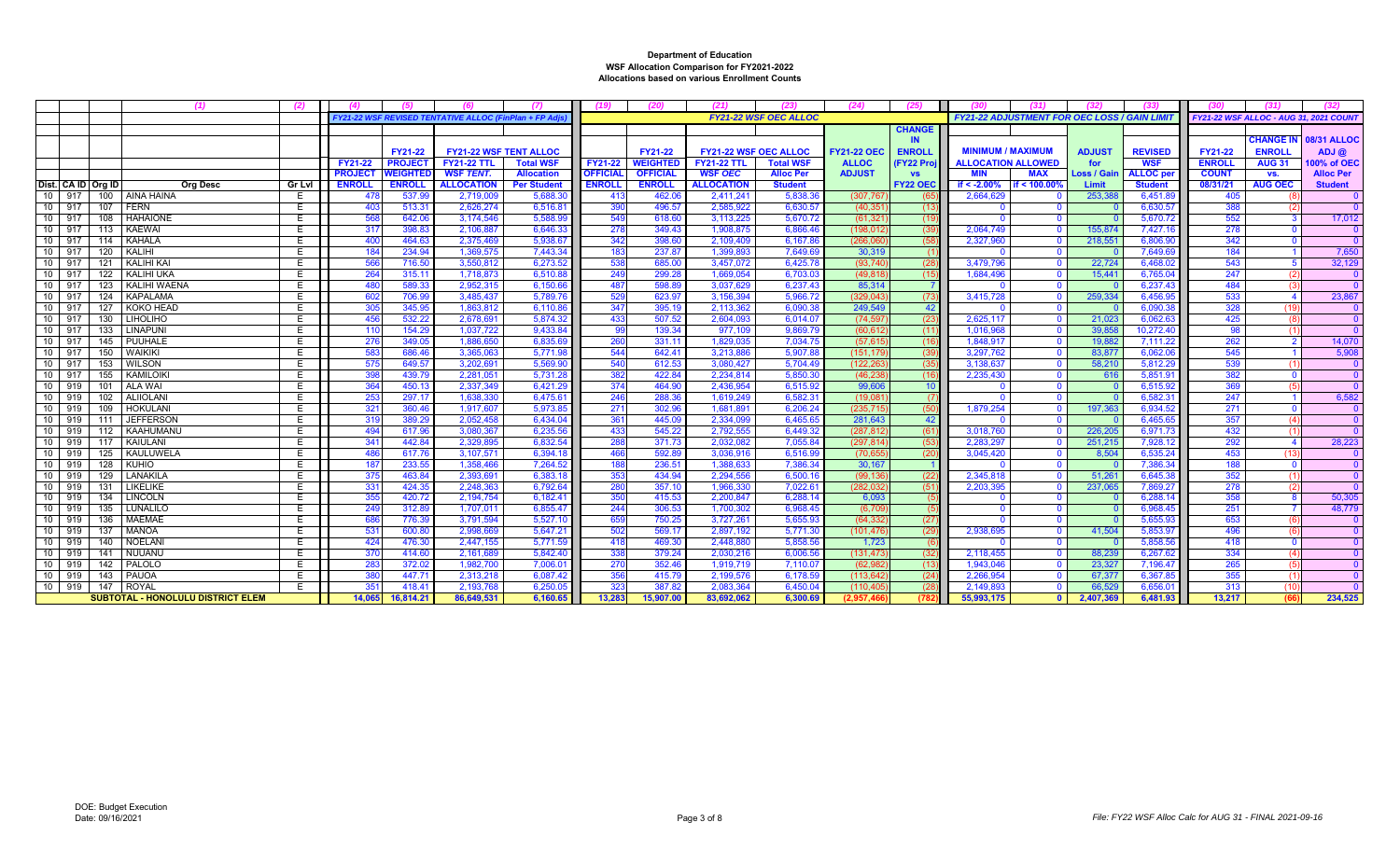|                    |     | (1)                                     | (2)           |                |                 |                                                      | (7)                |                 | (20)            | (21)                         | (23)                         | (24)               | (25)            |                           | (31)                                                |                    |                  |                |                                        |                    |
|--------------------|-----|-----------------------------------------|---------------|----------------|-----------------|------------------------------------------------------|--------------------|-----------------|-----------------|------------------------------|------------------------------|--------------------|-----------------|---------------------------|-----------------------------------------------------|--------------------|------------------|----------------|----------------------------------------|--------------------|
|                    |     |                                         |               |                |                 | FY21-22 WSF REVISED TENTATIVE ALLOC (FinPlan + FP Ad |                    |                 |                 |                              | <b>FY21-22 WSF OEC ALLOC</b> |                    |                 |                           | <b>FY21-22 ADJUSTMENT FOR OEC LOSS / GAIN LIMIT</b> |                    |                  |                | FY21-22 WSF ALLOC - AUG 31, 2021 COUN1 |                    |
|                    |     |                                         |               |                |                 |                                                      |                    |                 |                 |                              |                              |                    | <b>CHANGE</b>   |                           |                                                     |                    |                  |                |                                        |                    |
|                    |     |                                         |               |                |                 |                                                      |                    |                 |                 |                              |                              |                    | <b>IN</b>       |                           |                                                     |                    |                  |                | <b>CHANGE IN</b>                       | <b>08/31 ALLOC</b> |
|                    |     |                                         |               |                | <b>FY21-22</b>  | <b>FY21-22 WSF TENT ALLOC</b>                        |                    |                 | FY21-22         | <b>FY21-22 WSF OEC ALLOC</b> |                              | <b>FY21-22 OEC</b> | <b>ENROLI</b>   | <b>MINIMUM / MAXIMUM</b>  |                                                     | <b>ADJUST</b>      | <b>REVISED</b>   | <b>FY21-22</b> | <b>ENROLL</b>                          | ADJ@               |
|                    |     |                                         |               | <b>FY21-22</b> | <b>PROJECT</b>  | <b>FY21-22 TTL</b>                                   | <b>Total WSF</b>   | <b>FY21-22</b>  | <b>WEIGHTED</b> | <b>FY21-22 TTL</b>           | <b>Total WSF</b>             | <b>ALLOC</b>       | (FY22 Proj      | <b>ALLOCATION ALLOWED</b> |                                                     | for                | <b>WSF</b>       | <b>ENROLL</b>  | <b>AUG 31</b>                          | 100% of OEC        |
|                    |     |                                         |               | <b>PROJECT</b> | <b>WEIGHTED</b> | WSF TENT.                                            | <b>Allocation</b>  | <b>OFFICIAL</b> | <b>OFFICIAL</b> | <b>WSF OEC</b>               | <b>Alloc Per</b>             | <b>ADJUST</b>      | <b>VS</b>       | <b>MIN</b>                | <b>MAX</b>                                          | <b>Loss / Gain</b> | <b>ALLOC</b> per | <b>COUNT</b>   | VS.                                    | <b>Alloc Per</b>   |
| Dist. CA ID Org ID |     | <b>Org Desc</b>                         | <b>Gr Lvl</b> | <b>ENROLI</b>  | <b>ENROLL</b>   | <b>ALLOCATION</b>                                    | <b>Per Student</b> | <b>ENROLL</b>   | <b>ENROLL</b>   | <b>ALLOCATION</b>            | <b>Student</b>               |                    | <b>FY22 OEC</b> | if $< -2.00%$             | f < 100.00%                                         | Limit              | <b>Student</b>   | 08/31/21       | <b>AUG OEC</b>                         | <b>Student</b>     |
| 20<br>921          |     | 200 AIEA                                | E.            | 313            | 390.71          | 2,077,996                                            | 6,638.9            | 313             | 391.72          | 2,110,551                    | 6,742.9                      | 32,557             |                 |                           |                                                     |                    | 6,742.9          | 318            |                                        | 33,715             |
| 20<br>921          | 203 | ALIAMANU                                | E.            | 634            | 715.22          | 3,505,734                                            | 5,529.55           | 634             | 715.25          | 3,556,025                    | 5,608.87                     | 50.291             |                 |                           |                                                     |                    | 5.608.8          | 639            |                                        | 28,044             |
| 921<br>20          | 209 | <b>HICKAM</b>                           | E.            | 543            | 595.91          | 2,978,843                                            | 5,485.90           | 463             | 510.00          | 2.629.603                    | 5,679.49                     | (349, 239)         | (80)            | 2,919,266                 |                                                     | 289.663            | 6.305.1          | 468            |                                        | 28,397             |
| 20<br>921          | 215 | MAKALAPA                                | E.            | 638            | 733.38          | 3,579,128                                            | 5.609.92           | 590             | 678.61          | 3,382,156                    | 5,732.47                     | (196, 97)          | (48)            | 3,507,546                 |                                                     | 125,390            | 5.944.99         | 590            |                                        |                    |
| 20<br>921          | 217 | MOANALUA                                | E.            | 649            | 716.06          | 3.515.072                                            | 5.416.14           | 644             | 710.96          | 3.542.446                    | 5,500.6                      | 27.375             | (5)             |                           |                                                     |                    | 5.500.6          | 643            |                                        |                    |
| 20<br>921          | 220 | <b>MOKULELE</b>                         | E             | 208            | 233.71          | 1.355.59                                             | 6.517.26           | 221             | 249.73          | 1.445.101                    | 6.538.9                      | 89.51              | 13              |                           |                                                     |                    | 6.538.92         | 224            |                                        | 19,617             |
| 921<br>20          | 221 | NIMITZ                                  | E.            | 620            | 687.98          | 3,392,276                                            | 5.471.41           | 554             | 614.18          | 3,104,581                    | 5,603.94                     | (287.69            | (66)            | 3,324,430                 |                                                     | 219,849            | 6,000.7          | 556            |                                        | 11,208             |
| 20<br>921          | 222 | <b>PEARL HARBOR</b>                     | E.            | 466            | 537.25          | 2.722.228                                            | 5.841.69           | 464             | 536.34          | 2,756,087                    | 5.939.84                     | 33,859             | (2)             |                           |                                                     |                    | 5,939.84         | 472            |                                        | 47,519             |
| 20<br>921          | 223 | PEARL HARBOR KAI                        | E             | 391            | 438.47          | 2,275,362                                            | 5,819.34           | 347             | 388.40          | 2,078,049                    | 5,988.6                      | (197, 314)         | (44)            | 2,229,855                 |                                                     | 151.806            | 6,426.0          | 347            |                                        |                    |
| 20<br>921          | 225 | <b>RED HILL</b>                         | E             | 430            | 484.85          | 2.483.045                                            | 5.774.52           | 437             | 493.74          | 2.557.798                    | 5.853.0                      | 74.753             |                 |                           |                                                     |                    | 5.853.0          | 433            |                                        |                    |
| 20<br>921          | 227 | <b>SCOTT</b>                            | E             | 486            | 564.53          | 2,840,403                                            | 5.844.45           | 451             | 522.31          | 2,687,876                    | 5,959.8                      | (152.52)           | (35)            | 2,783,595                 |                                                     | 95.719             | 6.172.0          | 465            |                                        | 83,437             |
| 921<br>20          | 228 | <b>SHAFTER</b>                          | E             | 394            | 450.61          | 2,326,956                                            | 5.905.98           | 402             | 459.06          | 2.397.184                    | 5.963.14                     | 70.227             |                 |                           |                                                     |                    | 5.963.1          | 404            |                                        | 11,926             |
| 921<br>20          | 233 | WAIMALU                                 | E.            | 411            | 482.85          | 2.468,600                                            | 6.006.33           | 374             | 440.26          | 2.308.892                    | 6.173.51                     | (159.70)           | (37)            | 2.419.228                 |                                                     | 110.336            | 6.468.53         | 377            |                                        | 18,521             |
| 20<br>921          | 235 | <b>WEBLING</b>                          | E.            | 425            | 475.47          | 2,438,404                                            | 5,737.42           | 444             | 496.68          | 2,568,516                    | 5,784.95                     | 130,113            | 19              |                           |                                                     |                    | 5.784.9          | 423            | (21)                                   | $\Omega$           |
| 921<br>20          | 239 | <b>SALT LAKE</b>                        | E.            | 712            | 837.14          | 4,037,205                                            | 5.670.23           | 673             | 792.30          | 3.893.318                    | 5,785.02                     | (143.88)           | (39)            | 3,956,461                 |                                                     | 63.142             | 5.878.84         | 676            |                                        | 17,355             |
| 921<br>20          | 243 | <b>PEARL RIDGE</b>                      | E.            | 478            | 529.60          | 2.680.708                                            | 5.608.18           | 441             | 492.40          | 2.548.708                    | 5,779.38                     | (132.000)          | (37)            | 2.627.094                 |                                                     | 78,386             | 5.957.13         | 444            |                                        | 17,338             |
| 922<br>20          | 206 | <b>HALEIWA</b>                          | E.            | 217            | 245.25          | 1.407.668                                            | 6.486.95           | 232             | 265.14          | 1.515.690                    | 6.533.15                     | 108,023            | 15              |                           |                                                     |                    | 6,533.15         | 230            |                                        | $\overline{0}$     |
| 922<br>-20         | 207 | <b>INOUYE</b>                           | E.            | 630            | 712.92          | 3.510.623                                            | 5.572.42           | 582             | 658.37          | 3.311.939                    | 5.690.62                     | (198.68)           | (48)            | 3.440.410                 |                                                     | 128,472            | 5.911.36         | 594            |                                        | 68,287             |
| 20<br>922          | 208 | <b>HELEMANO</b>                         | E             | 530            | 622.71          | 3,089,373                                            | 5.829.0            | 483             | 570.53          | 2.896.404                    | 5,996.7                      | (192, 969)         | (47)            | 3,027,586                 |                                                     | 131,182            | 6,268.29         | 488            |                                        | 29,983             |
| 922<br>20          | 210 | <b>ILIAHI</b>                           | E             | 384            | 439.58          | 2,277,354                                            | 5.930.61           | 334             | 384.69          | 2,058,359                    | 6,162.75                     | (218.99            | (50)            | 2,231,806                 |                                                     | 173,447            | 6,682.0          | 326            |                                        |                    |
| 922<br>20          | 211 | KAALA                                   | E.            | 466            | 572.96          | 2,882,242                                            | 6,185.07           | 422             | 518.03          | 2,672,035                    | 6,331.84                     | (210, 20)          | (44)            | 2,824,597                 |                                                     | 152,562            | 6,693.3          | 420            |                                        |                    |
| 922<br>20          | 212 | KIPAPA                                  | E.            | 605            | 694.79          | 3,430,073                                            | 5.669.54           | 540             | 619.59          | 3,135,928                    | 5,807.27                     | (294.145)          | (65)            | 3,361,472                 |                                                     | 225,543            | 6.224.95         | 539            |                                        |                    |
| 922<br>20          | 226 | SOLOMON                                 | E             | 773            | 909.15          | 4.390.692                                            | 5.680.07           | 743             | 869.98          | 4,276,275                    | 5,755.42                     | (114.418           | (30)            | 4,302,878                 |                                                     | 26.604             | 5,791.22         | 739            |                                        |                    |
| 922<br>20          | 229 | <b>WAHIAWA</b>                          | E.            | 405            | 485.85          | 2,495,26                                             | 6,161.16           | 427             | 507.87          | 2.630.360                    | 6,160.0                      | 135,09             | 22              |                           |                                                     |                    | 6.160.0          | 429            |                                        | 12,320             |
| 20<br>922          | 231 | WAIALUA                                 | E             | 505            | 577.07          | 2,891,529                                            | 5,725.80           | 472             | 538.79          | 2,758,068                    | 5,843.37                     | (133, 462)         | (33)            | 2,833,699                 |                                                     | 75,630             | 6,003.60         | 470            |                                        |                    |
| 922<br>20          | 234 | MILILANI-WAENA                          | E.            | 798            | 888.03          | 4.288.282                                            | 5.373.79           | 761             | 842.83          | 4,144,989                    | 5,446.77                     | (143, 294)         | (37)            | 4,202,516                 |                                                     | 57,527             | 5,522.3          | 761            |                                        |                    |
| 922<br>20          | 236 | WHEELER                                 | E.            | 637            | 727.29          | 3,572,63'                                            | 5.608.53           | 642             | 734.78          | 3,658,164                    | 5,698.0                      | 85.534             | $-5$            |                           |                                                     |                    | 5,698.0          | 621            | (21)                                   |                    |
| 20<br>922          | 240 | <b>MILILANI IKE</b>                     | Е             | 605            | 656.62          | 3.250.912                                            | 5.373.41           | 513             | 554.53          | 2.832.214                    | 5,520.8                      | (418.69)           | (92)            | 3,185,894                 |                                                     | 353,680            | 6,210.32         | 506            |                                        |                    |
| 20 l<br>922        | 241 | MILILANI MAUKA                          | Е             | 726            | 803.99          | 3.910.102                                            | 5.385.82           | 698             | 774.63          | 3.833.062                    | 5.491.49                     | (77.04)            | (28)            |                           |                                                     |                    | 5.491.49         | 698            |                                        |                    |
| 20 922             |     | 242   MILILANI UKA                      | E.            | 729            | 812.04          | 3,949,27'                                            | 5,417.38           | 715             | 796.33          | 3,935,027                    | 5,503.53                     | (14, 24)           | (14)            |                           |                                                     |                    | 5.503.53         | 716            |                                        | 5,504              |
|                    |     | <b>SUBTOTAL - CENTRAL DISTRICT ELEM</b> |               | 15,808         | 18.021.98       | 90,023,571                                           | 5.694.81           | 15.016          | 17.128.05       | 87.225.405                   | 5.808.83                     | (2.798.16)         | (792            | 53.178.333                |                                                     | 2.458.940          | 5.972.59         | 15.016         |                                        | 433.171            |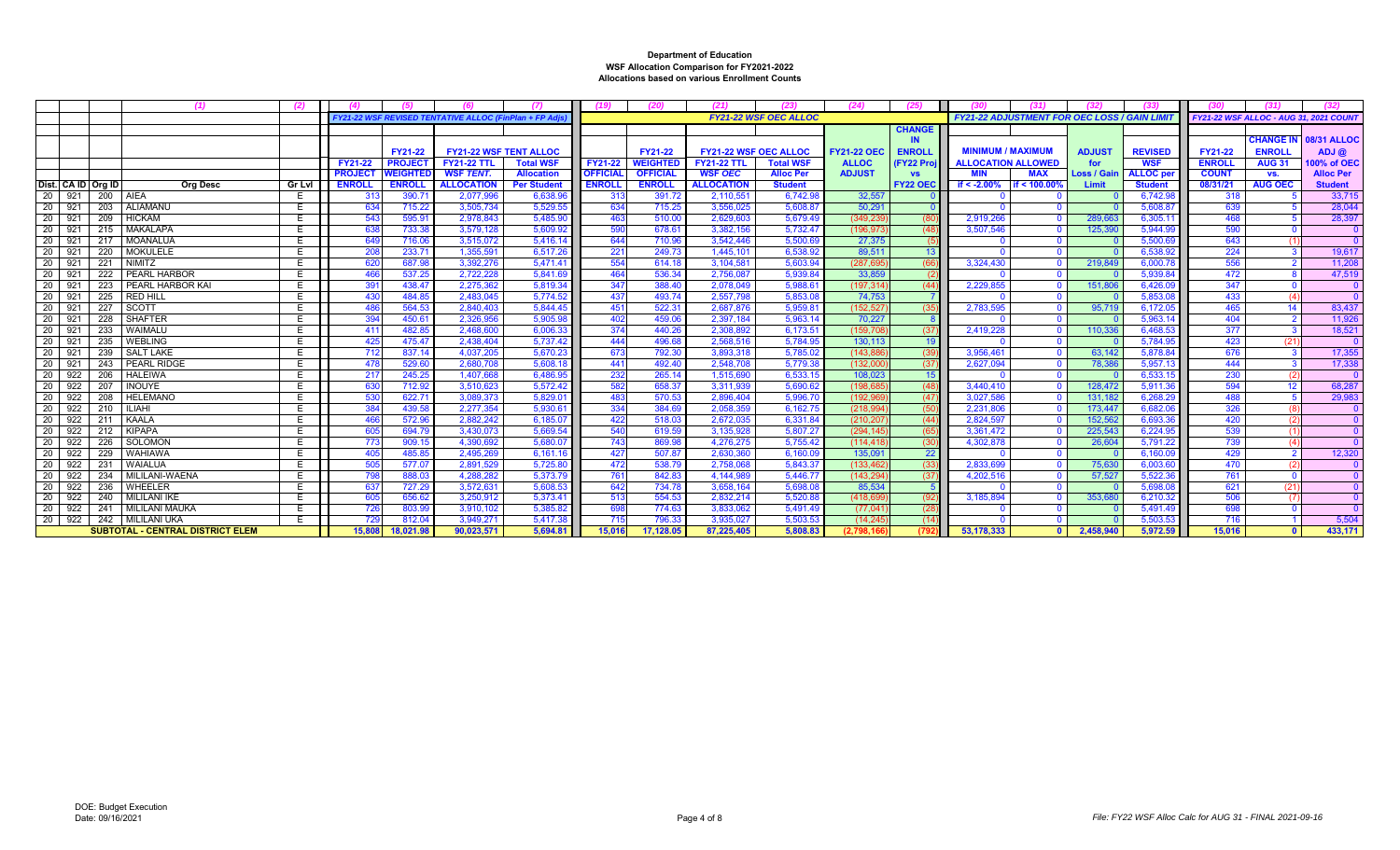|                    |     |                                         |               |                |                 | FY21-22 WSF REVISED TENTATIVE ALLOC (FinPlan + FP A) |                    |                 |                 |                              | <b>FY21-22 WSF OEC ALLOC</b> |                   |                 |                           | <b>FY21-22 ADJUSTMENT FOR OEC LOSS / GAIN LIMIT</b> |                    |                  |                | <b>-Y21-22 WSF ALLOC - AUG 31. 2021 COUNT</b> |                    |
|--------------------|-----|-----------------------------------------|---------------|----------------|-----------------|------------------------------------------------------|--------------------|-----------------|-----------------|------------------------------|------------------------------|-------------------|-----------------|---------------------------|-----------------------------------------------------|--------------------|------------------|----------------|-----------------------------------------------|--------------------|
|                    |     |                                         |               |                |                 |                                                      |                    |                 |                 |                              |                              |                   | <b>CHANGE</b>   |                           |                                                     |                    |                  |                |                                               |                    |
|                    |     |                                         |               |                |                 |                                                      |                    |                 |                 |                              |                              |                   |                 |                           |                                                     |                    |                  |                | <b>CHANGE IN</b>                              | <b>08/31 ALLOC</b> |
|                    |     |                                         |               |                | <b>FY21-22</b>  | <b>FY21-22 WSF TENT ALLOC</b>                        |                    |                 | FY21-22         | <b>FY21-22 WSF OEC ALLOC</b> |                              | <b>FY21-22 OE</b> | <b>ENROLI</b>   | <b>MINIMUM / MAXIMUN</b>  |                                                     | <b>ADJUST</b>      | <b>REVISED</b>   | <b>FY21-22</b> | <b>ENROLL</b>                                 | $ADJ$ $@$          |
|                    |     |                                         |               | <b>FY21-22</b> | <b>PROJECT</b>  | <b>FY21-22 TTL</b>                                   | <b>Total WSF</b>   | FY21-22         | <b>WEIGHTED</b> | <b>FY21-22 TTL</b>           | <b>Total WSF</b>             | <b>ALLOC</b>      | <b>FY22 Pro</b> | <b>ALLOCATION ALLOWED</b> |                                                     | for                | <b>WSF</b>       | <b>ENROLL</b>  | <b>AUG 31</b>                                 | 100% of OEC        |
|                    |     |                                         |               | <b>PROJEC</b>  | <b>NEIGHTED</b> | <b>WSF TENT.</b>                                     | <b>Allocation</b>  | <b>OFFICIAL</b> | <b>OFFICIAL</b> | <b>WSF OEC</b>               | <b>Alloc Per</b>             | <b>ADJUST</b>     | <b>VS</b>       | MIN                       | <b>MAX</b>                                          | <b>Loss / Gair</b> | <b>ALLOC</b> per | <b>COUNT</b>   | VS.                                           | <b>Alloc Per</b>   |
| Dist. CA ID Ora ID |     | <b>Org Desc</b>                         | <b>Gr Lvl</b> | <b>ENROLL</b>  | <b>ENROLL</b>   | <b>ALLOCATION</b>                                    | <b>Per Student</b> | <b>ENROLI</b>   | <b>ENROLL</b>   | <b>ALLOCATION</b>            | <b>Student</b>               |                   | <b>FY22 OEC</b> | if $< -2.00%$             | if < 100.00                                         | Limit              | <b>Student</b>   | 08/31/21       | <b>AUG OEC</b>                                | <b>Student</b>     |
| 30<br>931          | 251 | <b>BARBERS POINT</b>                    |               |                | 602.9           | 3,014,53'                                            | 5,819.56           | 514             | 600.52          | 3.046.188                    | 5.926.44                     | 31.65             |                 |                           |                                                     |                    | 5,926.44         | 469            |                                               |                    |
| 30<br>931          |     | 253 EWA                                 |               | 1,054          | 1.221.47        | 5.791.738                                            | 5.495.0            | 1.079           | 1.251.43        | 6.014.712                    | 5.574.34                     | 222.97            | 25              |                           |                                                     |                    | 5.574.34         | 1.065          | (14)                                          |                    |
| 931<br>30          | 254 | <b>EWA BEACH</b>                        |               | $70^{\circ}$   | 793.60          | 3,856,059                                            | 5,500.8            | -777            | 880.78          | 4,307,645                    | 5,543.94                     | 451,585           | 76              |                           |                                                     |                    | 5,543.94         | 778            |                                               | 5,544              |
| 30<br>931          | 256 | <b>IROQUOIS POINT</b>                   |               | 666            | 750.9           | 3,671,121                                            | 5,512.19           | 682             | 769.87          | 3,810,316                    | 5.586.97                     | 139.195           | 16              |                           |                                                     |                    | 5.586.9          | 658            | (24)                                          |                    |
| 30<br>931          | 259 | <b>MAKAKILO</b>                         |               | 466            | 532.8           | 2,697,116                                            | 5,787.8            | 48 <sup>°</sup> | 551.24          | 2,818,513                    | 5.859.69                     | 121.397           | 15              |                           |                                                     |                    | 5,859.6          | 476            |                                               |                    |
| 30<br>931          | 269 | POHAKEA                                 | E             | 457            | 533.0           | 2.697.319                                            | 5.902.23           | 459             | 534.05          | 2.739.518                    | 5.968.45                     | 42.199            |                 |                           |                                                     |                    | 5.968.4          | 461            |                                               | 11,937             |
| 30<br>931          | 280 | <b>HOLOMUA</b>                          | E(MT)         | 1.138          | 1,291.7         | 6.191.107                                            | 5,440.34           | 1.097           | 1.245.38        | 6.071.152                    | 5.534.32                     | (119, 95          | (41             |                           |                                                     |                    | 5.534.3          | 1.101          |                                               | 22.137             |
| 30<br>931          | 281 | KAIMILOA                                |               | 669            | 776.9           | 3,781,110                                            | 5.651.8            | 677             | 791.12          | 3.900.140                    | 5.760.92                     | 119.03            |                 |                           |                                                     |                    | 5.760.9          | 675            |                                               |                    |
| 30<br>931          | 282 | <b>KAPOLEI</b>                          | E             | 77(            | 883.7           | 4.263.773                                            | 5.537.3            | 735             | 838.38          | 4.119.929                    | 5.605.35                     | (143.84)          | (35)            | 4.178.497                 |                                                     | 58.568             | 5.685.0          | 736            |                                               | 5,605              |
| 30<br>931          | 286 | <b>MAUKA LAN</b>                        |               | 593            | 683.3           | 3,372,588                                            | 5,687.3            | 610             | 699.55          | 3,494,833                    | 5,729.23                     | 122.244           | 17              |                           |                                                     |                    | 5,729.23         | 592            | 718                                           |                    |
| 30<br>931          | 293 | <b>HO'OKELE</b>                         |               | 827            | 921.02          | 4,434,130                                            | 5,361.7            | 787             | 878.1           | 4,303,879                    | 5,468.72                     | (130, 25)         | (40)            | 4,345,448                 |                                                     | 41.569             | 5,521.53         | 786            |                                               |                    |
| 30<br>931          | 294 | <b>KEONEULA</b>                         | F             | 955            | 1,075.0         | 5,139,678                                            | 5,381.86           | 926             | 1,038.97        | 5,050,723                    | 5,454.34                     | (88, 95           | (29)            |                           |                                                     |                    | 5,454.34         | 928            |                                               | 10,909             |
| 30<br>932          | 250 | <b>AHRENS</b>                           |               | 1,306          | 1,557.9         | 7,285,410                                            | 5,578.4            | 1,235           | 1.478.04        | 7.031.808                    | 5.693.77                     | (253.60)          | (71)            | 7,139,701                 |                                                     | 107,893            | 5.781.1          | 1.242          |                                               | 39.856             |
| 30<br>932          | 260 | <b>MANANA</b>                           |               | 335            | 380.3           | 2,008,040                                            | 5.994.1            | 292             | 328.69          | 1.799.900                    | 6.164.04                     | (208, 14)         | (43)            | 1.967.880                 |                                                     | 167,980            | 6.739.3          | 291            |                                               |                    |
| 932<br>30          | 264 | PALISADES                               |               | 41'            | 465.0           | 2.391.054                                            | 5.803.53           | 403             | 454.0           | 2.374.129                    | 5.891.14                     | (16.92            |                 |                           |                                                     |                    | 5.891.1          | 397            |                                               |                    |
| 30<br>932          | 265 | PEARL CITY                              |               | 440            | 512.5           | 2.608.489                                            | 5.928.3            | 430             | 499.51          | 2.585.322                    | 6.012.38                     | (23.16)           | (10             |                           |                                                     |                    | 6.012.3          | 430            |                                               |                    |
| 30<br>932          | 267 | PEARL CITY HIGHLANDS                    |               | 556            | 622.0           | 3,105,637                                            | 5,585.6            | 538             | 603.34          | 3,064,159                    | 5,695.46                     | (41, 478)         | (18)            |                           |                                                     |                    | 5,695.46         | 538            |                                               |                    |
| 30<br>932          | 268 | LEHUA                                   | F.            | 297            | 355.78          | 1,917,654                                            | 6,456.75           | 247             | 296.44          | 1.669.896                    | 6.760.71                     | (247.75)          | (50)            | 1,879,30                  |                                                     | 209,405            | 7,608.5          | 251            |                                               | 27,043             |
| -30<br>932         | 274 | WAIPAHU                                 |               | 1,007          | 1,281.0         | 6,108,61                                             | 6,066.1            | 932             | 1,186.35        | 5,764,639                    | 6,185.23                     | (343,98)          | (75)            | 5,986,446                 |                                                     | 221,807            | 6,423.23         | 949            | 17                                            | 105,14             |
| 30<br>932          | 276 | <b>HONOWAI</b>                          |               | -676           | 805.3           | 3,924,765                                            | 5,805.8            | 632             | 756.18          | 3,757,270                    | 5.945.05                     | (167.49           | (44)            | 3,846,270                 |                                                     | 89,000             | 6,085.8          | 635            |                                               | 17,83              |
| 932<br>30          | 283 | KANOELANI                               |               | 76             | 861.6           | 4,173,822                                            | 5,455.98           | 769             | 865.23          | 4,250,90                     | 5.527.83                     | 77.07             |                 |                           |                                                     |                    | 5.527.83         | 769            |                                               |                    |
| 932<br>30          | 285 | MOMILANI                                |               | -41            | 447.4           | 2.314.133                                            | 5.630.49           | 407             | 443.69          | 2.328.786                    | 5.721.83                     | 14.652            |                 |                           |                                                     |                    | 5.721.83         | 407            |                                               |                    |
| 932<br>30          | 287 | KALEIOPUU                               |               | 893            | 1.031.23        | 4.932.060                                            | 5,523.0            | 852             | 983.49          | 4,787,363                    | 5.618.97                     | (144.69)          | (41)            | 4.833.419                 |                                                     | 46.055             | 5,673.03         | 838            | (14)                                          |                    |
| 30<br>932          | 288 | <b>WAIAU</b>                            |               | 517            | 584.94          | 2,932,274                                            | 5,671.7            | <b>470</b>      | 531.75          | 2,731,043                    | 5,810.73                     | (201, 23)         | (47)            | 2,873,628                 |                                                     | 142.58             | 6,114.1          | 462            |                                               |                    |
| 30<br>932          | 290 | <b>WAIKELE</b>                          |               | 562            | 642.5           | 3,195,530                                            | 5,686.0            | 513             | 587.07          | 2,987,715                    | 5,824.0                      | (207, 81)         | (49)            | 3,131,619                 |                                                     | 143,904            | 6,104.52         | 512            |                                               |                    |
| 30<br>933          | 257 | <b>MAIL</b>                             |               | 69             | 807.9           | 3,940,563                                            | 5,702.7            | 685             | 801.15          | 3,966,628                    | 5,790.70                     | 26,064            |                 |                           |                                                     |                    | 5,790.7          | 684            |                                               |                    |
| 933<br>30          | 258 | MAKAHA                                  |               | 436            | 502.26          | 2,562,892                                            | 5,878.1            | 465             | 536.01          | 2,752,334                    | 5,919.00                     | 189.44'           | 29              |                           |                                                     |                    | 5.919.0          | 461            | (4)                                           |                    |
| 30<br>933          | 261 | <b>NANAIKAPONO</b>                      |               | 752            | 885.24          | 4.289.643                                            | 5,704.3            | 73'             | 858.35          | 4.229.298                    | 5.785.63                     | (60.345)          | (21)            |                           |                                                     |                    | 5.785.63         | 744            | 13                                            | 75,213             |
| 30<br>933          | 262 | <b>NANAKULI EL</b>                      |               | 357            | 413.27          | 2.162.29'                                            | 6,056.84           | 365             | 423.8           | 2.239.468                    | 6.135.53                     | 77.177            |                 |                           |                                                     |                    | 6,135.53         | 369            |                                               | 24,542             |
| 933<br>30          | 270 | WAIANAE                                 | E             | 472            | 562.1           | 2,844,747                                            | 6,027.0            | 453             | 538.88          | 2.777.959                    | 6.132.36                     | (66.78)           |                 | 2,787,852                 |                                                     | 9.893              | 6,154.20         | 450            | $\left($ 3                                    |                    |
| 30<br>933          | 271 | <b>LEIHOKU</b>                          |               | 80             | 927.0           | 4,471,10                                             | 5.588.8            | 79'             | 915.27          | 4.482.952                    | 5.667.45                     | 11.844            |                 |                           |                                                     |                    | 5.667.45         | 788            | (3)                                           |                    |
|                    |     | <b>SUBTOTAL - LEEWARD DISTRICT ELEM</b> |               | 20,499         | 23,712.48       | 116,079,001                                          | 5,662.67           | 20,034          | 23,166.78       | 115,259,118                  | 5,753.18                     | (819.8            |                 | 42,970,062                | $\mathbf{0}$                                        | 1,238,660          | 5,815.00         | 19.942         | (92)                                          | 345,770            |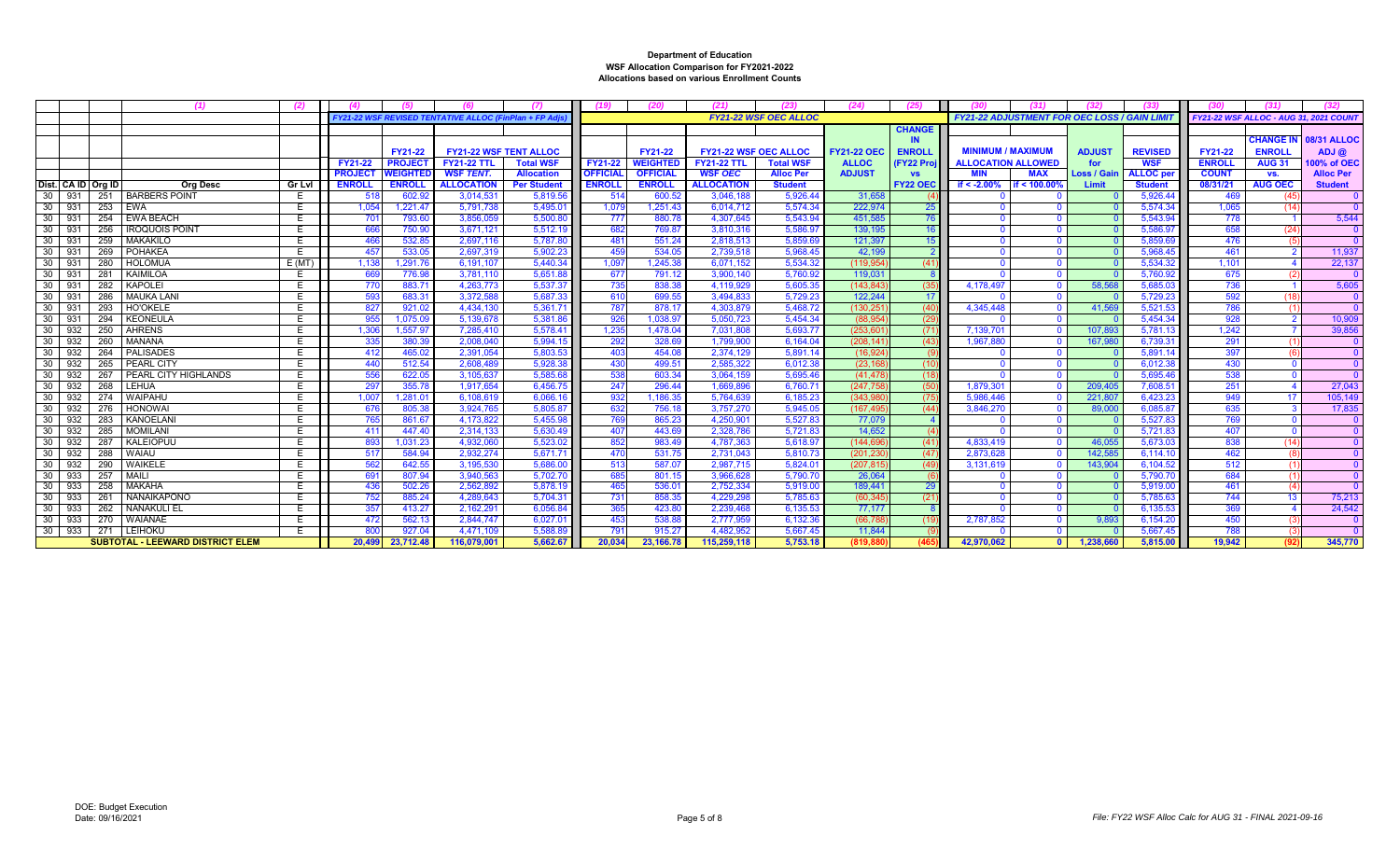|                    |     | (1)                                      |               |                |                 |                                                                |                    |                 |                 |                              |                              |                    |                  |                                                     |             |                    |                  |                |                                       |                    |
|--------------------|-----|------------------------------------------|---------------|----------------|-----------------|----------------------------------------------------------------|--------------------|-----------------|-----------------|------------------------------|------------------------------|--------------------|------------------|-----------------------------------------------------|-------------|--------------------|------------------|----------------|---------------------------------------|--------------------|
|                    |     |                                          |               |                |                 | <b>FY21-22 WSF REVISED TENTATIVE ALLOC (FinPlan + FP Adis)</b> |                    |                 |                 |                              | <b>FY21-22 WSF OEC ALLOC</b> |                    |                  | <b>FY21-22 ADJUSTMENT FOR OEC LOSS / GAIN LIMIT</b> |             |                    |                  |                | FY21-22 WSF ALLOC - AUG 31, 2021 COUN |                    |
|                    |     |                                          |               |                |                 |                                                                |                    |                 |                 |                              |                              |                    | <b>CHANGE</b>    |                                                     |             |                    |                  |                |                                       |                    |
|                    |     |                                          |               |                |                 |                                                                |                    |                 |                 |                              |                              |                    |                  |                                                     |             |                    |                  |                | <b>CHANGE IN</b>                      | <b>08/31 ALLOC</b> |
|                    |     |                                          |               |                | <b>FY21-22</b>  | <b>FY21-22 WSF TENT ALLOC</b>                                  |                    |                 | <b>FY21-22</b>  | <b>FY21-22 WSF OEC ALLOC</b> |                              | <b>FY21-22 OEC</b> | <b>ENROLL</b>    | <b>MINIMUM / MAXIMUM</b>                            |             | <b>ADJUST</b>      | <b>REVISED</b>   | <b>FY21-22</b> | <b>ENROLI</b>                         | ADJ@               |
|                    |     |                                          |               | <b>FY21-22</b> | <b>PROJEC</b>   | <b>FY21-22 TTL</b>                                             | <b>Total WSF</b>   | FY21-22         | <b>WEIGHTED</b> | <b>FY21-22 TTL</b>           | <b>Total WSF</b>             | <b>ALLOC</b>       | <b>FY22 Proj</b> | <b>ALLOCATION ALLOWED</b>                           |             | for                | <b>WSF</b>       | <b>ENROLL</b>  | <b>AUG 31</b>                         | 100% of OEC        |
|                    |     |                                          |               | <b>PROJECT</b> | <b>WEIGHTED</b> | <b>WSF TENT.</b>                                               | <b>Allocation</b>  | <b>OFFICIAL</b> | <b>OFFICIAL</b> | <b>WSF OEC</b>               | <b>Alloc Per</b>             | <b>ADJUST</b>      | <b>VS</b>        | <b>MIN</b>                                          | <b>MAX</b>  | <b>Loss / Gain</b> | <b>ALLOC</b> per | <b>COUNT</b>   | VS.                                   | <b>Alloc Per</b>   |
| Dist. CA ID Org ID |     | <b>Org Desc</b>                          | <b>Gr Lvl</b> | <b>ENROLL</b>  | <b>ENROLL</b>   | <b>ALLOCATION</b>                                              | <b>Per Student</b> | <b>ENROLI</b>   | <b>ENROLL</b>   | <b>ALLOCATION</b>            | <b>Student</b>               |                    | <b>FY22 OEC</b>  | if < -2.00%                                         | if < 100.00 | Limit              | <b>Student</b>   | 08/31/21       | <b>AUG OEC</b>                        | <b>Student</b>     |
| 941<br>40.         |     | 303 HAUULA                               |               | 391            | 449.42          | 2.327.234                                                      | 5,952.0            | -371            | 428.13          | 2.261.902                    | 6.096.7                      | (65, 33)           |                  | 2.280.689                                           |             | 18.788             | 6.147.41         | 363            |                                       |                    |
| 941<br>40          |     | 304 HEEIA                                |               |                | 469.9           | 2,414,837                                                      | 5,804.90           | 383             | 433.38          | 2.281.63                     | 5.957.28                     | (133, 19           |                  | 2,366,540                                           |             | 84.901             | 6,178.9          | 382            |                                       |                    |
| 941<br>40          |     | 305<br><b>KAAAWA</b>                     |               |                | 131.1           | 894,795                                                        | 7,647.82           | 115             | 128.31          | 890,88                       | 7.746.78                     | (3,91)             |                  |                                                     |             |                    | 7,746.7          | 115            |                                       |                    |
| 40<br>941          |     | 306<br>KAHALUU                           |               | 290            | 333.3           | 1.803.779                                                      | 6.219.93           | 260             | 299.27          | 1.671.744                    | 6.429.7                      | (132, 036)         |                  | 1.767.704                                           |             | 95,960             | 6.798.8          | 256            |                                       |                    |
| 941<br>40          |     | 313   KANEOHE                            |               | 657            | 727.5           | 3.571.746                                                      | 5.436.45           | 587             | 648.31          | 3.261.788                    | 5.556.7                      | (309, 95           |                  | 3.500.31                                            |             | 238,522            | 5.963.0          | 585            |                                       |                    |
| 941<br>40          |     | 314   PUOHALA                            |               | 278            | 317.2           | 1,732,681                                                      | 6.232.66           | <b>279</b>      | 320.11          | 1,768,38                     | 6.338.28                     | 35,70              |                  |                                                     |             |                    | 6,338.2          | 277            |                                       |                    |
| 941<br>40          |     | 315   KAPUNAHALA                         |               | 560            | 630.72          | 3,134,431                                                      | 5,597.20           | 479             | 535.95          | 2.747.314                    | 5.735.52                     | (387.118           |                  | 3.071.743                                           |             | 324.429            | 6.412.82         | 479            |                                       |                    |
| 941<br>40          |     | 319   LAIE                               |               | 656            | 746.97          | 3,655,095                                                      | 5.571.79           | 638             | 727.04          | 3.616.996                    | 5.669.27                     | (38,09)            |                  |                                                     |             |                    | 5.669.2          | 625            |                                       |                    |
| 40<br>941          |     | 323 PARKER                               |               | 287            | 330.0           | 1.782.957                                                      | 6.212.39           | 275             | 318.82          | 1.755.56                     | 6.383.88                     | (27.38)            |                  |                                                     |             |                    | 6.383.           | 277            |                                       | 12.76              |
| 40<br>941          |     | 325   SUNSET BEACH                       |               | 407            | 454.6           | 2,345,442                                                      | 5,762.76           | 386             | 431.62          | 2,272,83                     | 5,888.18                     | (72, 60)           |                  | 2,298,533                                           |             | 25,696             | 5,954.7          | 379            |                                       |                    |
| 941<br>40          |     | 326<br><b>WAIAHOLE</b>                   |               |                | 113.50          | 816,126                                                        | 8.080.46           | 107             | 120.37          | 855.474                      | 7.995.08                     | 39.347             |                  |                                                     |             |                    | 7.995.0          | 106            |                                       |                    |
| 941<br>40          |     | 331<br><b>KAHUKU</b>                     |               | 388            | 443.4           | 2.295.341                                                      | 5,915.83           | 336             | 383.8           | 2.055.20                     | 6.116.68                     | (240, 135)         |                  | 2.249.434                                           |             | 194.229            | 6.694.7          | 332            |                                       |                    |
| 941<br>40          |     | 335 AHUIMANU                             |               | 263            | 292.14          | 1.618.698                                                      | 6.154.75           | <b>279</b>      | 310.46          | 1.722.832                    | 6.175.03                     | 104.134            |                  |                                                     |             |                    | 6.175.0          | 279            |                                       |                    |
| 942<br>40          |     | 300<br><b>AIKAHI</b>                     |               | 496            | 547.5           | 2,757,063                                                      | 5,558.60           | 484             | 533.19          | 2,730,41                     | 5.641.35                     | (26, 652)          |                  |                                                     |             |                    | 5.641.3          | 481            |                                       |                    |
| 942<br>40          |     | 302<br><b>ENCHANTED LAKE</b>             |               | 329            | 366.5           | 1.951.468                                                      | 5.931.51           | 290             | 322.4           | 1.776.43                     | 6.125.64                     | (175.03)           |                  | 1.912.439                                           |             | 136,002            | 6.594.62         | 290            |                                       |                    |
| 942<br>40          |     | 308<br><b>KAILUA</b>                     |               | 346            | 398.3           | 2.089.515                                                      | 6.039.06           | 325             | 371.8           | 1.997.19                     | 6.145.23                     | (92.31)            | (21)             | 2.047.725                                           |             | 50.527             | 6,300.6          | 325            |                                       |                    |
| 942<br>40          |     | 311<br>KAINALU                           |               | 453            | 496.7           | 2.538.179                                                      | 5.603.04           | 500             | 549.73          | 2.814.839                    | 5.629.68                     | 276.661            | 47               |                                                     |             |                    | 5.629.6          | 494            |                                       |                    |
| 942<br>40.         |     | 317<br><b>KEOLU</b>                      |               | 125            | 143.2           | 948.658                                                        | 7.589.26           | 120             | 138.0           | 935.19                       | 7.793.30                     | (13, 46)           |                  |                                                     |             |                    | 7.793.3          | 119            |                                       |                    |
| 942<br>40          |     | 321<br>MAUNAWIL                          |               | 372            | 409.83          | 2,148,770                                                      | 5,776.26           | 338             | 374.61          | 2.016.896                    | 5.967.1                      | (131, 874)         | (34)             | 2,105,794                                           |             | 88,899             | 6,230.1          | 338            |                                       |                    |
| 942<br>40          |     | 322<br><b>MOKAPU</b>                     |               | 795            | 881.04          | 4.254.614                                                      | 5.351.72           | 813             | 917.41          | 4.482.30                     | 5.513.29                     | 227.69             | 18               |                                                     |             |                    | 5.513.29         | 832            | 19                                    | 104.753            |
| 942<br>40          |     | 324 POPE                                 |               | 213            | 246.27          | 1,411,106                                                      | 6.624.9            | 194             | 224.00          | 1.326.937                    | 6.839.88                     | (84, 16)           |                  | 1.382.884                                           |             | 55,947             | 7,128.27         | 189            |                                       |                    |
| 942<br>40          | 330 | KAELEPULU                                |               | 216            | 236.1           | 1.367.234                                                      | 6.329.7            | 188             | 204.47          | 1.239.476                    | 6.592.96                     | (127.75)           |                  | 1.339.88                                            |             | 100.413            | 7.127.0          | 184            |                                       |                    |
|                    |     | <b>SUBTOTAL - WINDWARD DISTRICT ELEM</b> |               | 8.156          | 9.165.8         | 47.859.769                                                     | 5.868.04           | 7.747           | 8.721.45        | 46.482.259                   | 6.000.03                     | (1.377.            |                  | 26.323.685                                          |             | 1.414.312          | 6.182.60         | 7.707          | (40)                                  | 117,521            |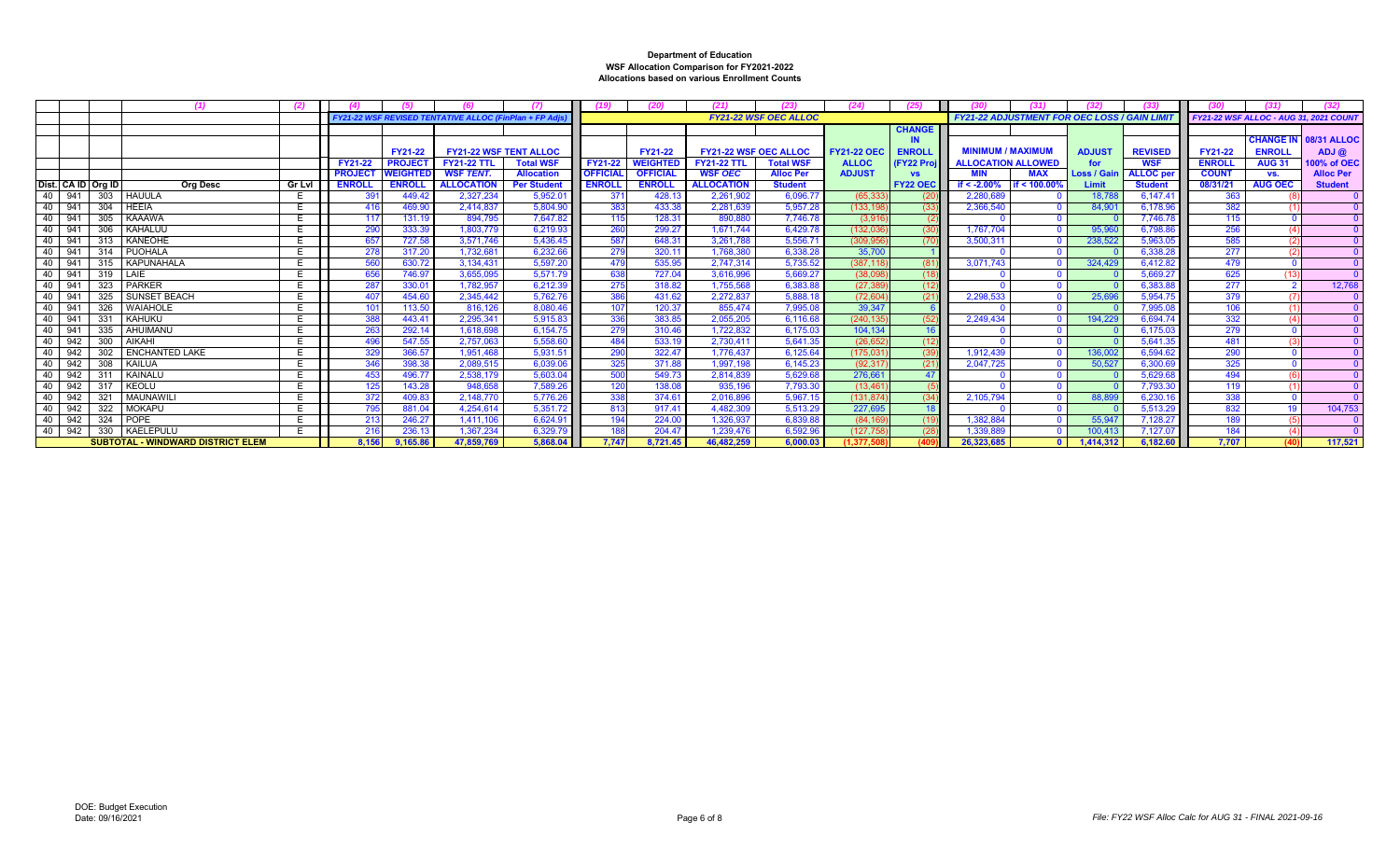|                               | (1)                                    | (2)           |                |                  |                                                      |                      |                 |                  |                              |                              | (24)                 | 725             |                                              |                |                    |                    |                |                                        |                    |
|-------------------------------|----------------------------------------|---------------|----------------|------------------|------------------------------------------------------|----------------------|-----------------|------------------|------------------------------|------------------------------|----------------------|-----------------|----------------------------------------------|----------------|--------------------|--------------------|----------------|----------------------------------------|--------------------|
|                               |                                        |               |                |                  | FY21-22 WSF REVISED TENTATIVE ALLOC (FinPlan + FP Ad |                      |                 |                  |                              | <b>FY21-22 WSF OEC ALLOC</b> |                      |                 | FY21-22 ADJUSTMENT FOR OEC LOSS / GAIN LIMIT |                |                    |                    |                | FY21-22 WSF ALLOC - AUG 31, 2021 COUNT |                    |
|                               |                                        |               |                |                  |                                                      |                      |                 |                  |                              |                              |                      | <b>CHANGE</b>   |                                              |                |                    |                    |                |                                        |                    |
|                               |                                        |               |                |                  |                                                      |                      |                 |                  |                              |                              |                      | <b>IN</b>       |                                              |                |                    |                    |                | <b>CHANGE IN</b>                       | <b>08/31 ALLOC</b> |
|                               |                                        |               |                | <b>FY21-22</b>   | <b>FY21-22 WSF TENT ALLOC</b>                        |                      |                 | FY21-22          | <b>FY21-22 WSF OEC ALLOC</b> |                              | <b>FY21-22 OEC</b>   | <b>ENROLI</b>   | <b>MINIMUM / MAXIMUM</b>                     |                | <b>ADJUST</b>      | <b>REVISED</b>     | <b>FY21-22</b> | <b>ENROLL</b>                          | $ADJ$ $@$          |
|                               |                                        |               | FY21-22        | <b>PROJECT</b>   | <b>FY21-22 TTL</b>                                   | <b>Total WSF</b>     | <b>FY21-22</b>  | <b>WEIGHTED</b>  | <b>FY21-22 TTL</b>           | <b>Total WSF</b>             | <b>ALLOC</b>         | (FY22 Proj      | <b>ALLOCATION ALLOWED</b>                    |                | for                | <b>WSF</b>         | <b>ENROLL</b>  | <b>AUG 31</b>                          | 00% of OEC         |
|                               |                                        |               | <b>PROJECT</b> | <b>WEIGHTED</b>  | <b>WSF TENT.</b>                                     | <b>Allocation</b>    | <b>OFFICIAL</b> | <b>OFFICIAL</b>  | <b>WSF OEC</b>               | <b>Alloc Per</b>             | <b>ADJUST</b>        | <b>VS</b>       | <b>MIN</b>                                   | <b>MAX</b>     | <b>Loss / Gair</b> | <b>ALLOC</b> pe    | <b>COUNT</b>   | VS.                                    | <b>Alloc Per</b>   |
| Dist. CA ID Org ID            | <b>Org Desc</b>                        | <b>Gr Lvl</b> | <b>ENROLL</b>  | <b>ENROLL</b>    | <b>ALLOCATION</b>                                    | <b>Per Student</b>   | <b>ENROLL</b>   | <b>ENROLL</b>    | <b>ALLOCATION</b>            | <b>Student</b>               |                      | <b>FY22 OEC</b> | if $< -2.00%$                                | if < 100.00%   | Limit              | <b>Student</b>     | 08/31/21       | <b>AUG OEC</b>                         | <b>Student</b>     |
| 50<br>951                     | 351   DE SILVA                         | E             |                | 539.55           | 2,725,437                                            | 5,666.19             | 464             | 516.7            | 2,659,792                    | 5,732.3                      | (65, 64)             | - (17           | 2,670,928                                    |                | 11,136             | 5,756.3            | 464            |                                        |                    |
| 50<br>951                     | 352 HAAHEO                             | E             |                | 211.9            | 1,257,28                                             | 6,796.11             | 179             | 204.7            | 1,239,389                    | 6.923.9                      | (17.89)              |                 |                                              |                |                    | 6.923.9            | 178            |                                        |                    |
| 50<br>951                     | 357 HILO UNION                         | E             |                | 529.3            | 2.686.242                                            | 6.077.47             | 416             | 491.66           | 2,551,457                    | 6.133.3                      | (134.78)             | (26)            | 2,632,518                                    |                | 81,060             | 6.328.1            | 413            |                                        |                    |
| 50<br>367<br>951              | KAPIOLANI                              | E             |                | 437.4            | 2,282,975                                            | 6.254.73             | 397             | 477.5            | 2,498,08                     | 6.292.4                      | 215,112              | 32              |                                              |                |                    | 6.292.4            | 398            |                                        | 6,292              |
| 50<br>369<br>951              | KAUMANA                                | E             | 247            | 282.0            | 1,572,379                                            | 6.365.91             | 242             | 273.84           | 1,554,85                     | 6.425.0                      | (17.52)              |                 |                                              |                |                    | 6.425.0            | 242            |                                        |                    |
| 50<br>372<br>951              | KEAUKAHA                               | E             | 427            | 496.3            | 2,532,726                                            | 5.931.44             | 385             | 445.32           | 2.335.014                    | 6,064.9                      | (197.71)             | (42)            | 2,482,072                                    |                | 147.05             | 6.446.9            | 378            |                                        |                    |
| 50<br>951<br>384              | WAIAKEA                                | E             | 875            | 1.019.73         | 4.883.05                                             | 5.580.63             | 813             | 944.1            | 4.610.762                    | 5.671.2                      | (272.28              | (62)            | 4,785,390                                    |                | 174.62             | 5.886.             | 816            |                                        | 17,014             |
| 50<br>951<br>386              | WAIAKEAWAENA                           | E             | 714            | 825.3            | 4,008,51                                             | 5,614.16             | 696             | 801.50           | 3,957,942                    | 5,686.7                      | (50, 56)             | (18)            |                                              |                |                    | 5,686.7            | 683            | (13)                                   | $\Omega$           |
| 50<br>952<br>353              | KEAAU II                               | E             | 865            | 1.036.3          | 4.956.415                                            | 5.729.96             | 856             | 1.022.74         | 4.967.695                    | 5.803.3                      | 11.28                | - (9)           | $\Omega$                                     | - 0            |                    | 5.803.3            | 852            |                                        | $\Omega$           |
| 50<br>952<br>379              | MT. VIEW                               | E             | 470            | 559.74           | 2,818,320                                            | 5,996.43             | 472             | 563.8            | 2,876,473                    | 6,094.22                     | 58.152               | $\overline{2}$  | $\Omega$                                     | - 0            |                    | 6,094.2            | 460            | (12)                                   | $\Omega$           |
| 50<br>952<br>380              | NAALEHU                                | E             | 420            | 521.00           | 2.664.859                                            | 6.344.90             | 394             | 486.23           | 2.542.345                    | 6.452.6                      | (122.51)             | (26)            | 2.611.562                                    | $\overline{0}$ | 69.217             | 6.628.3            | 396            | $\overline{2}$                         | 12.905             |
| 50<br>952<br>381              | <b>PAHOA</b>                           | E             | 347            | 414.84           | 2,159,090                                            | 6,222.16             | 363             | 432.9            | 2,270,259                    | 6,254.16                     | 111.169              | 16              |                                              | - 0            |                    | 6,254.16           | 361            |                                        | $\mathbf{0}$       |
| 50<br>952<br>391              | <b>KEONEPOKO</b>                       | E             | 558            | 667.65           | 3,313,00'                                            | 5.937.28             | 587             | 696.25           | 3,491,010                    | 5,947.21                     | 178.01               | 29              | $\Omega$                                     |                |                    | 5.947.2            | 582            |                                        | $\overline{0}$     |
| 50<br>953                     | 358   HOLUALOA                         | E             | 526            | 622.56           | 3,112,120                                            | 5.916.58             | 444             | 526.0            | 2.714.489                    | 6.113.7'                     | (397.63)             | (82)            | 3,049,877                                    | - 0            | 335.388            | 6.869.0            | 446            |                                        | 12.227             |
| 50<br>953<br>359              | <b>HONAUNAU</b>                        | E             | 154            | 195.04           | 1.187.110                                            | 7.708.50             | 142             | 177.54           | 1.120.694                    | $7.892.2^{\circ}$            | (66.41)              | (12)            | 1,163,367                                    |                | 42.673             | 8.192.7            | 136            |                                        | $\overline{0}$     |
| 50<br>953<br>361              | <b>HONOKAA</b>                         | E             | 381            | 439.74           | 2,277,816                                            | 5,978.52             | 397             | 456.45           | 2,384,729                    | 6,006.87                     | 106.91               | 16              |                                              | - 0            |                    | 6,006.8            | 389            |                                        | $\Omega$           |
| 50<br>953                     | 363 HOOKENA                            | E             | 123            | 146.22           | 963.912                                              | 7.836.68             | 123             | 144.88           | 968.108                      | 7.870.79                     | 4.197                | $\overline{0}$  |                                              |                |                    | 7,870.7            | 124            |                                        | 7,871              |
| 50<br>953                     | 371 KAHAKAI                            | E             | 691            | 843.78           | 4,127,596                                            | 5,973.37             | 660             | 804.1            | 4,005,794                    | 6,069.38                     | (121.80)             | (31)            | 4,045,044                                    |                | 39,250             | 6,128.8            | 643            | (17)                                   |                    |
| 50<br>953                     | 375 KONAWAENA                          | E             | 575            | 684.0            | 3,386,045                                            | 5.888.77             | 544             | 642.6            | 3,245,447                    | 5.965.9                      | (140.59              | (31)            | 3,318,324                                    |                | 72,877             | 6,099.8            | 549            |                                        | 29,829             |
| 50<br>953                     | 387 WAIMEA<br><b>KEALAKEHE</b>         | E             | 507<br>882     | 603.71           | 3,012,734                                            | 5,942.28<br>5.910.60 | 478             | 566.0            | 2,884,079                    | 6,033.64<br>5.998.1          | (128.65)<br>(288.68) | (29             | 2,952,479                                    |                | 68,400             | 6,176.73           | 470            |                                        | $\Omega$           |
| 50<br>953<br>388<br>50<br>953 | 395 KOHALA                             | E             | 358            | 1,081.9<br>419.6 | 5,213,149<br>2.191.355                               | 6.121.10             | 821<br>346      | 1,002.3<br>406.1 | 4,924,466<br>2.159.050       | 6.240.0                      | (32.30)              | (61)<br>(12)    | 5,108,886                                    | - വ            | 184,420            | 6,222.7<br>6.240.0 | 806<br>344     | (15                                    |                    |
|                               | <b>SUBTOTAL - HAWAII DISTRICT ELEM</b> | E             | 10,593         | 12,578.12        | 63.332.121                                           | 5.978.68             | 10,219          | 12.083.8         | 61.961.942                   | 6.063.41                     | (1.370.17)           | (374)           | 34.820.447                                   | - 0            | 1,226,107          | 6.183.39           | 10.130         | - (89)                                 | 86,138             |
| 60<br>961<br>401              | <b>HAIKU</b>                           | E             |                | 462.0            | 2,376,173                                            | 5,985.32             | 336             | 390.7            | 2,084,235                    | 6,203.0                      | (291.93)             | (61             | 2,328,649                                    |                | 244,414            | 6,930.5            | 332            |                                        |                    |
| 60<br>961                     | 405   KAHULUI                          | E             | 882            | 1.068.74         | 5.117.553                                            | 5.802.21             | 849             | 1.032.23         | 5.026.432                    | 5.920.4'                     | (91.122)             | (33)            |                                              | - 0            |                    | 5.920.4            | 843            |                                        | $\overline{0}$     |
| 60<br>961                     | 409 KIHEI                              | E             | 696            | 840.59           | 4,081,944                                            | 5.864.86             | 723             | 874.85           | 4,297,688                    | 5,944.24                     | 215,743              | 27              | $\Omega$                                     | - 0            |                    | 5,944.24           | 731            |                                        | 47,554             |
| 60<br>961                     | 412 KULA                               | E             | 424            | 482.0            | 2.471.437                                            | 5.828.86             | 394             | 446.21           | 2.342.077                    | 5.944.3                      | (129.36)             | (30)            | 2.422.008                                    | - 0            | 79.931             | 6.147.23           | 383            | (11)                                   | $\Omega$           |
| 60<br>961                     | 416 LIHIKAI                            | Ε             | 852            | 1.043.27         | 4.999.498                                            | 5.867.96             | 765             | 934.66           | 4,577,402                    | 5.983.53                     | (422.09)             | (87)            | 4.899.508                                    | - 0            | 322.107            | 6,404.59           | 762            |                                        |                    |
| 60<br>961<br>417              | I MAKAWAO                              | E             | 552            | 634.18           | 3.153.299                                            | 5.712.50             | 530             | 607.83           | 3.077.902                    | 5.807.3                      | (75.39)              | (22)            | 3.090.233                                    |                | 12,33'             | 5.830.6            | 516            | (14)                                   |                    |
| 60<br>961                     | 422 PAIA                               | E             | 411            | 470.01           | 2,417,284                                            | 5,881.47             | 381             | 439.15           | 2,309,753                    | 6,062.3                      | (107, 53)            | (30             | 2,368,939                                    |                | 59,186             | 6,217.69           | 379            |                                        |                    |
| 60<br>961                     | 424 WAIHEE                             | E             | 649            | 758.97           | 3.707.997                                            | 5.713.40             | 585             | 683.49           | 3.417.966                    | 5.842.6                      | (290.03)             | (64)            | 3.633.837                                    |                | 215.871            | 6.211.69           | 590            |                                        | 29,213             |
| 60<br>961                     | 425 WAILUKU                            | E             | 631            | 755.76           | 3,711,223                                            | 5,881.49             | 599             | 716.98           | 3,587,441                    | 5,989.0                      | (123, 78)            | (32)            | 3,636,999                                    |                | 49,55              | 6,071.78           | 595            |                                        |                    |
| 60<br>426<br>961              | PUKALANI                               | Ε             | 481            | 562.43           | 2,838,044                                            | 5,900.30             | 436             | 508.43           | 2,631,024                    | 6,034.4                      | (207, 02)            | (45)            | 2,781,284                                    |                | 150,26             | 6,379.0            | 436            |                                        |                    |
| 60<br>961<br>431              | KAMALII                                | E             | 471            | 536.66           | 2,721,194                                            | 5.777.48             | 409             | 466.3            | 2,437,740                    | 5,960.2                      | (283.45              | (62)            | 2,666,770                                    |                | 229.030            | 6.520.2            | 400            |                                        |                    |
| 60<br>433<br>961              | POMAIKAI                               | E             | 555            | 616.82           | 3,075,960                                            | 5,542.27             | 540             | 601.04           | 3,047,538                    | 5,643.5                      | (28, 42)             | (15)            |                                              |                |                    | 5,643.5            | 541            |                                        | 5,644              |
| 60<br>961                     | 436 PUU KUKUI                          | Ε             | 784            | 893.17           | 4.318.316                                            | 5.508.06             | 694             | 783.87           | 3.882.80                     | 5.594.8                      | (435.50)             | (90             | 4.231.949                                    |                | 349.140            | 6.097.9            | 691            |                                        |                    |
| 60<br>962<br>406              | KAMEHAMEHA III                         | E             | 747            | 887.50           | 4,307,178                                            | 5,765.97             | 646             | 768.68           | 3,826,248                    | 5,922.9                      | (480.93              | (101)           | 4,221,035                                    |                | 394,787            | 6,534.1            | 644            |                                        |                    |
| 60<br>962                     | 407   KAUNAKAKAI                       | E             | 309            | 358.38           | 1,917,782                                            | 6,206.41             | 261             | 301.13           | 1,681,812                    | 6,443.72                     | (235, 96)            | (48)            | 1,879,426                                    |                | 197,614            | 7,200.8            | 260            |                                        |                    |
| 60<br>962                     | 410   KILOHANA                         | E             |                | 85.68            | 691,639                                              | 9.474.51             |                 | 93.53            | 733,461                      | 9,168.2                      | 41.822               |                 |                                              |                |                    | 9,168.26           | -73            |                                        |                    |
| 60<br>962                     | 419   MAUNALOA                         | E             | 3 <sup>1</sup> | 36.8             | 472,372                                              | 15,237.81            |                 | 54.64            | 555,937                      | 12,085.58                    | 83.565               | 15              |                                              |                |                    | 12.085.58          | 48             |                                        | 24,171             |
| 60<br>962                     | 429   NAHIENAENA                       | F.            | 763            | 911.75           | 4.405.816                                            | 5.774.33             | 665             | 801.42           | 3.966.677                    | 5,964.9                      | (439.13)             | (98)            | 4,317,700                                    |                | 351.02             | 6.492.78           | 670            |                                        | 29,825             |
|                               | <b>SUBTOTAL - MAUI DISTRICT ELEM</b>   |               | 9.708          | 11,404.86        | 56,784,711                                           | 5.849.27             | 8.939           | 10,505.14        | 53,484,141                   | 5,983.24                     | (3.300.572           | (769            | 42.478.337                                   |                | 2.655.251          | 6,280.28           | 8.894          |                                        | 136,407            |